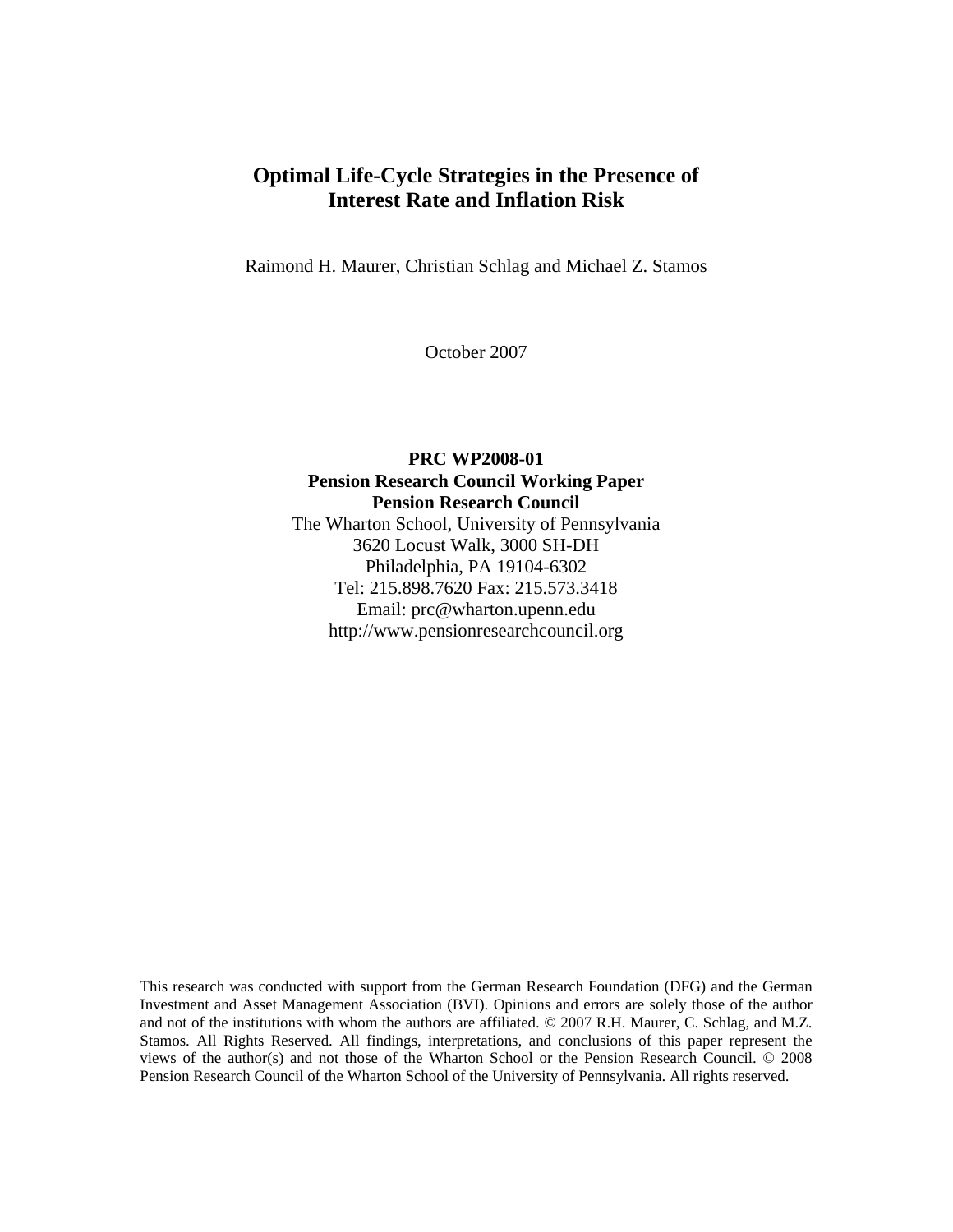# Optimal Life-Cycle Strategies in the Presence of Interest Rate and Inflation Risk<sup>∗</sup>

Raimond H. Maurer Christian Schlag Michael Z. Stamos

September 2007

#### **Abstract**

The worldwide shift from public pay-as-you-go pension systems to privately funded pension schemes is accompanied by a huge increase in the households capital stock mounting to trillions of dollars worldwide which pour into defined contribution pension plans. In order to assess how these funds should be optimally invested, we derive the optimal time-dependent portfolio allocation strategy taking into account long-term stock market, term structure, and inflation risk. Our results confirm that the often advised so-called life-cycle strategy is optimal if non-financial wealth is taken into account. We also benchmark common longterm defined contribution asset allocation strategies relative to the optimum in order to the assess welfare implications for varying investment horizons and risk aversions. The outcome of utility heavily depends on whether the risk aversion of the investor is estimated appropriately. Misestimation of this parameter and hence wrong investment advice can lead to utility losses of around 60 percent in terms of certainty equivalent wealth.

**JEL Codes:** E21 G11 G23 **Keywords:** Optimal Portfolio Choice, Life-Cycle Asset Allocation, Defined Contribution Plans.

<sup>∗</sup>Department of Finance, Goethe University (Frankfurt, Germany), e-mail: investment@finance.unifrankfurt.de, schlag@finance.uni-frankfurt.de, stamos@finance.uni-frankfurt.de. This research was conducted with support from the German Research Foundation (DFG) and the German Investment and Asset Management Association (BVI). Opinions and errors are solely those of the author and not of the institutions with whom the authors are affiliated. $\odot$ 2007 R.H. Maurer, C. Schlag, and M.Z. Stamos. All Rights Reserved.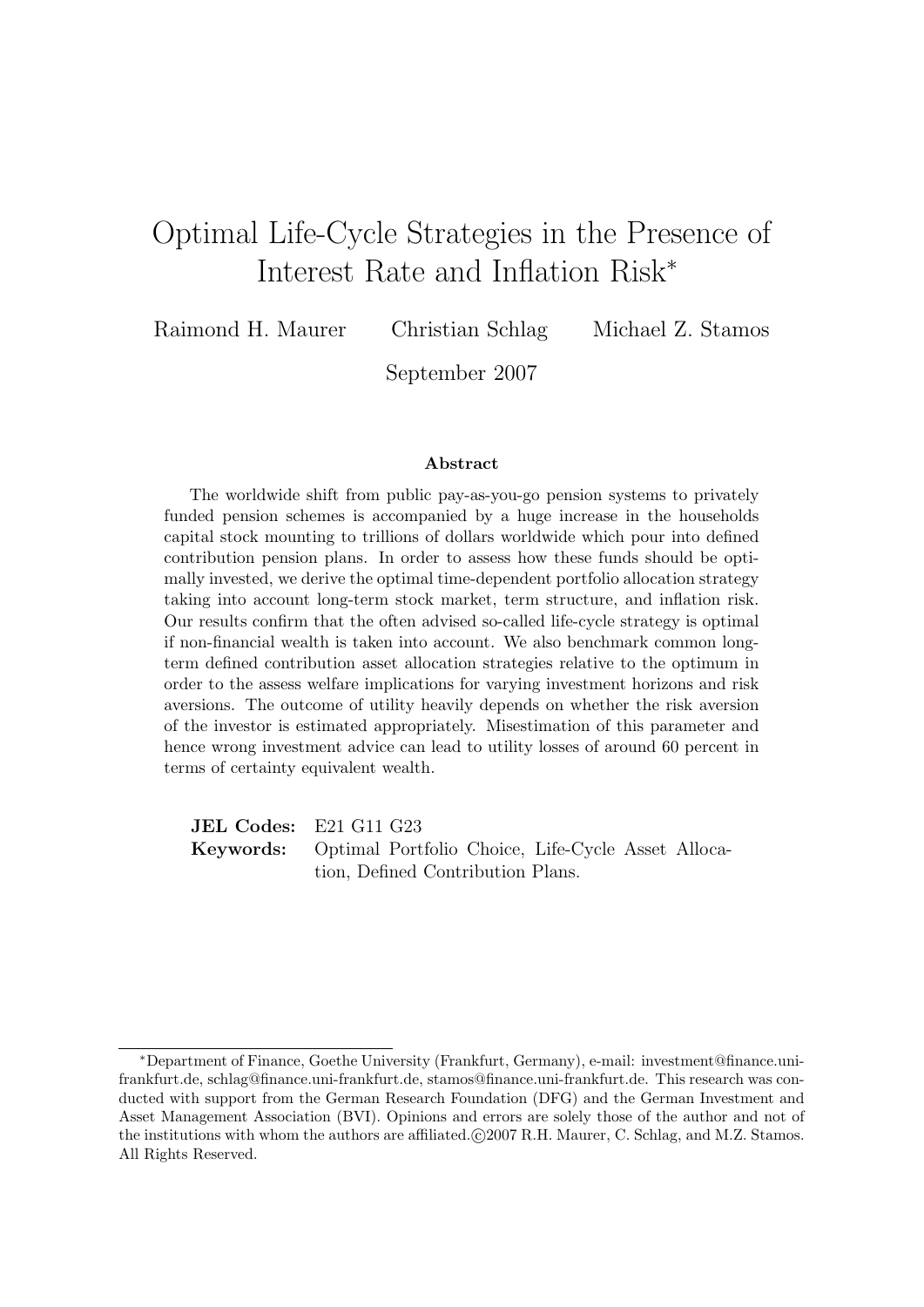# Optimal Life-Cycle Strategies in the Presence of Interest Rate and Inflation Risk

### September 2007

#### Abstract

The worldwide shift from public pay-as-you-go pension systems to privately funded pension schemes is accompanied by a huge increase in the households capital stock mounting to trillions of dollars worldwide which pour into defined contribution pension plans. In order to assess how these funds should be optimally invested, we derive the optimal time-dependent portfolio allocation strategy taking into account long-term stock market, term structure, and inflation risk. Our results confirm that the often advised so-called life-cycle strategy is optimal if non-financial wealth is taken into account. We also benchmark common longterm defined contribution asset allocation strategies relative to the optimum in order to the assess welfare implications for varying investment horizons and risk aversions. The outcome of utility heavily depends on whether the risk aversion of the investor is estimated appropriately. Misestimation of this parameter and hence wrong investment advice can lead to utility losses of around 60 percent in terms of certainty equivalent wealth.

JEL Codes: E21 G11 G23 Keywords: Optimal Portfolio Choice, Life-Cycle Asset Allocation, Defined Contribution Plans.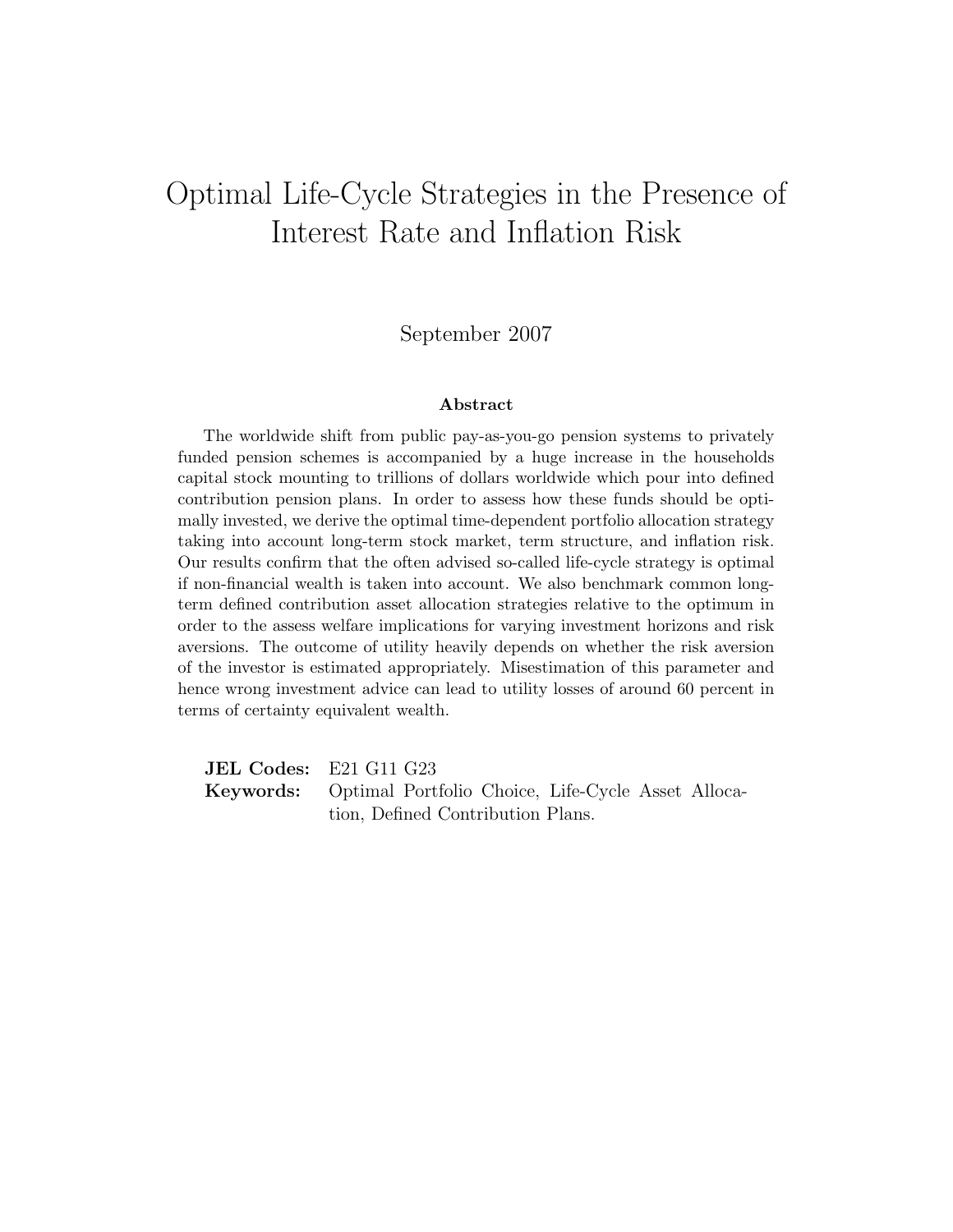# 1 Introduction

The worldwide shift from pay-as-you-go to privately funded pension systems accompanied with the swing from defined benefit schemes to defined contribution plans transfer both investment risks and responsibility to millions of individual investors. From the perspective of private investors choosing the right asset allocation seems to be an onerous task. For instance, Rooij, Kool, and Prast (2007) find in an empirical analysis that households consider themselves financially unsophisticated and are not willing to take control over their retirement assets.<sup>[1](#page-3-0)</sup> According to Huberman, Iyengar, and Jiang (2004) there exists a strong negative correlation between the number of funds offered in self directed 401 (k) pension plans and the 401 (k) participation rate. Since individual plan participants do not seem to understand the risks associated with the various asset allocation options the present paper aims to derive optimal asset allocation rules which could serve as default options for defined contribution plans. Beshears et al. (2006) find a tremendous impact of default options on the outcome of retirement wealth since financially unsophisticated investors stick to the default option to circumvent serious investment mistakes.

The default portfolio strategy has to be adequate for a broad range of participants from a welfare perspective and feasible from the viewpoint of pension plan providers such as banks, insurance companies, mutual funds, and employers. In order to be practicable to implement from the plan provider perspective we impose that the optimal investment strategy only depends on the age and the risk aversion of the plan participant. Such a life-cycle strategy seems to be appealing for a variety of reasons. The simplicity ensures that administrative costs of the plan sponsor are small even if it is implemented for a large number of plan participants. Further, transaction costs are

<span id="page-3-0"></span><sup>1</sup>Also psychological studies by Tversky and Shafir (1992), Shafir, Simonson, and Tversky (1993) as well as Iyengar and Lepper (2000) which report that households are inclined to postpone decision making when the complexity of tasks rises.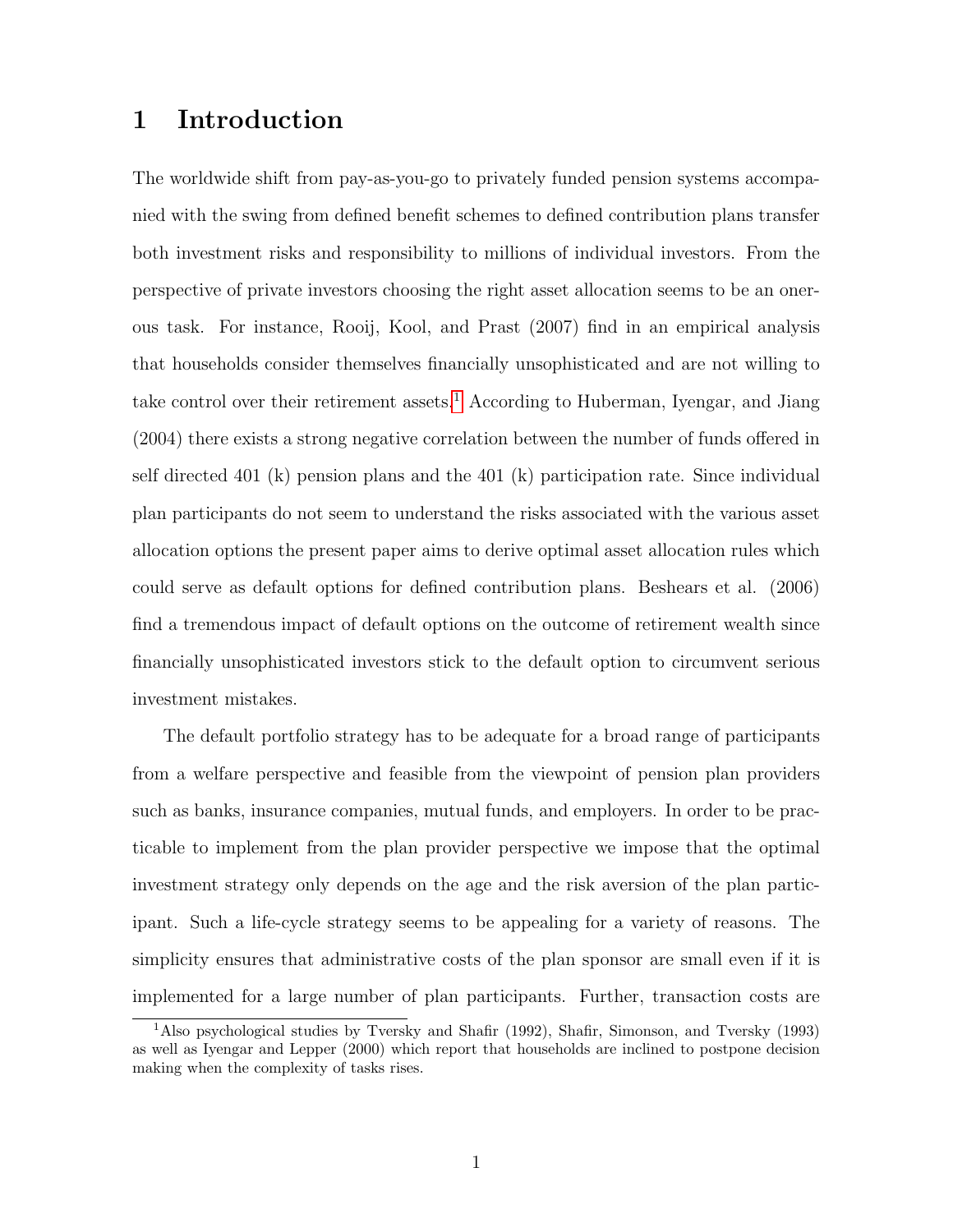kept at a minimum and excessive active trading is avoided.<sup>[2](#page-4-0)</sup> From the view of plan participants the static life-cycle strategy is transparent and easily comprehensible since they ex-ante know which asset allocation will be held at future dates. As a result, participants can also easily compare different static life-cycle strategies. Life-cycle mutual funds are one of the most successfully growing segments of the mutual fund industry in the U.S. The assets under management have grown rapidly from \$1 billion in 1996 to \$120 billion in 2006 (Viceira, 2007). Remarkably, president George W. Bush has outlined a plan in which workers can invest a portion of their payroll taxes into personal accounts in exchange for a cut in Social Security benefits. One investment option of these personal accounts is the life-cycle portfolio.

We have to mention that recent theoretical portfolio choice studies document that rational investors should trade actively according to stochastic changes of the invest-ment opportunity set.<sup>[3](#page-4-1)</sup> Cairns, Blake, and Dowd (2006) specifically derive the optimal dynamic asset allocation for defined contribution plans. The derived stochastic life-cycle strategy exhibits large fluctuations in asset weights over time since hedge demands are reacting commensurately to the stochastically varying investment opportunity set. It also exhibits high leveraged stock positions in the beginning of the accumulation plan since rational investors perceive their human capital as an implicit bond portfolio. The study also finds that a static life-cycle strategy is significantly suboptimal compared to its stochastic counterpart. Cocco, Gomez, and Maenhout (2005) provide contradictory theoretical evidence that utility losses of static life-cycle strategies are vary small compared to the dynamic optimum even theough they do not optimize the static life-cycle rule. After all, it also seems doubtful whether individual pension plan participants are

<span id="page-4-0"></span><sup>2</sup>Barber and Odean (2000) find empirical evidence that active trading reduces the investment performance of households substantially due to transaction costs and Carhart (1997) finds the same result for actively managed mutual funds.

<span id="page-4-1"></span><sup>3</sup>For instance, the impact of interest rate risk on hedge demands has been analyzed by Brennan and Xia (2000) and by Wachter (2003), risky inflation by Campbell and Viceira (2001) and Brennan and Xia (2002), and for changing risk premiums see Brandt (1999), Campbell and Viceira (1999), Wachter (2002), and Campbell, Chan, and Viceira (2003).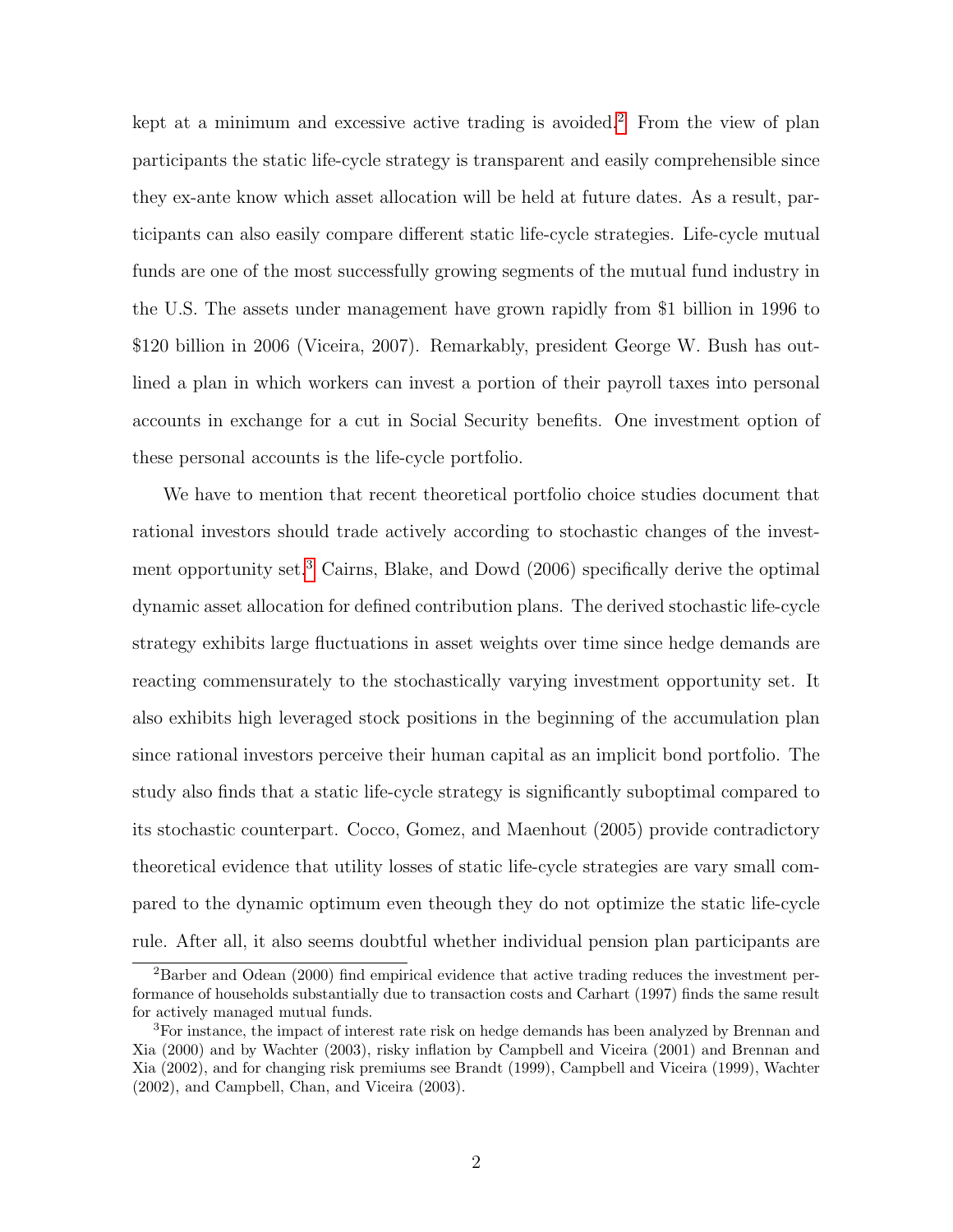qualified enough to understand optimal stochastic asset allocation strategies and are willing or allowed to invest into highly leveraged stock portfolios. Another strand of literature explores the risks associated to typical life-cycle asset allocations rules by simulating the outcome of retirement wealth via historical simulations. Poterba et al.  $(2005)$  use historical simulations to draw the distribution of  $401(k)$  retirement wealth for a large number of households and Shiller (2005) uses 134 years of stock return data for various countries to simulate the outcome of life-cycle personal accounts.

While previous studies did not optimize the static life-cycle asset allocation rules explicitly we show how static life-cycle strategies can be optimized in a model with stochastically varying investment opportunity set. We set up a continuous time asset model which reasonably captures the empirical evidence of multi decade stock market, interest rate and inflation rate movements and derive the optimal investment schemes for CRRA plan participants which contribute a certain fraction of their labor income to a pension plan. Since the resulting static life-cycle strategy evolves deterministically over time it somehow captures the average development of the investment opportunity set over time but not the actual state of nature. The strategy exhibits declining equity exposures until retirement, so as to maintain the optimal stock fraction of total wealth which includes financial wealth and the present value of future contributions. This result conforms to recent life-cycle asset allocation studies (e.g. Cocco, Gomes, and Maenhout, 2005) and is similar to popular life-cycle rules suggested by financial advisors or finance books (Malkiel, 1996).

In order to evaluate the risk associated to the derived optimal static life-cycle strategies we conduct a Monte Carlo analysis to derive distributional properties of terminal wealth in real terms and of equivalent annuities payments assuming that terminal wealth is converted into a life-annuity at retirement age. We use the optimal strategy as a benchmark in order to compare long term investment schemes typically found in practice such as the constant mix strategy, the "100−age" life-cycle rule, and the static as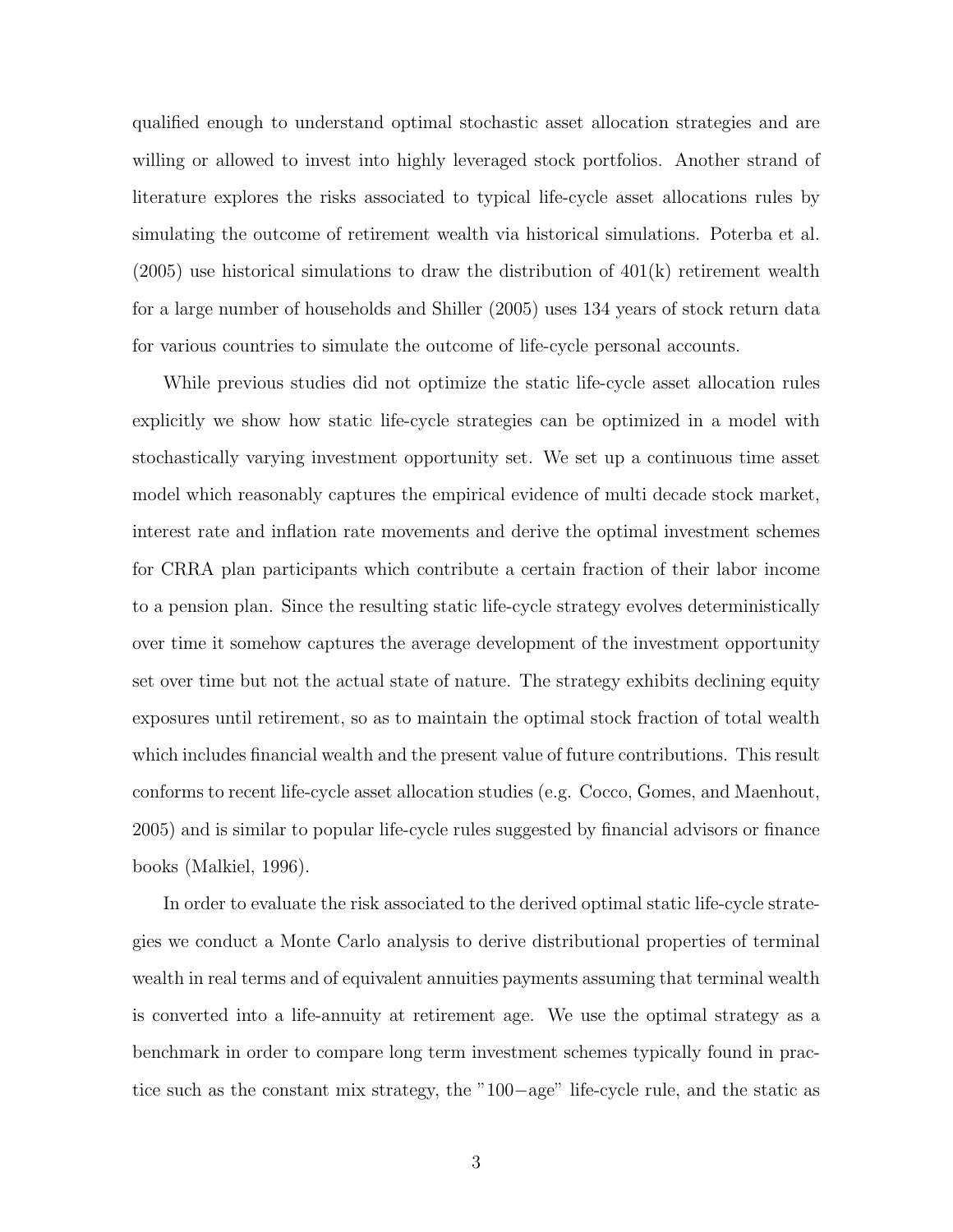well as dynamic portfolio insurance strategies. This allows us to assess the degree of efficiency of these investment schemes compared to the optimal life-cycle strategy. To this end, we perform a welfare analysis based on Monte Carlo sampling for the various strategies, ages, and risk aversions.

The remainder of the paper is structured as follows. In Section 2 we describe the asset model, its calibration, and derive the wealth evolution equation. Section 3 derives and discusses the optimal life-cycle strategy. In Section 4 we conduct a Monte Carlo analysis in order to create projections about potential outcomes of terminal wealth and pension income. A welfare analysis is also undertaken to compare various practicable asset allocation strategies relative to the optimum, before Section 5 concludes.

# 2 The Asset Model

#### 2.1 Stock and Bond Market

This section is concerned with the main long term investment risk factors which private investors have to cope with: stock market price risk, interest rate risk, and inflation risk. All considered risk factors are captured by separate stochastic diffusion processes, each of which can be potentially correlated. The value of the stock market  $S$  is assumed to evolve according to

$$
dS_t = (r_t + \sigma_s \lambda_s) S_t dt + \sigma_s S_t dZ_t^S,
$$
\n<sup>(1)</sup>

where  $r_t$  denotes the short nominal interest rate,  $\sigma_s$  is the instantaneous standard deviation of stock returns,  $\lambda_S > 0$  represents the market price of equity risk, and  $Z^S$ is a Wiener process. So, we assume that the instantaneously expected stock return is the sum of the prevailing interest rate and the constant risk premium. This way of modeling ensures that the expected stock return never drops below the risk-free interest rate.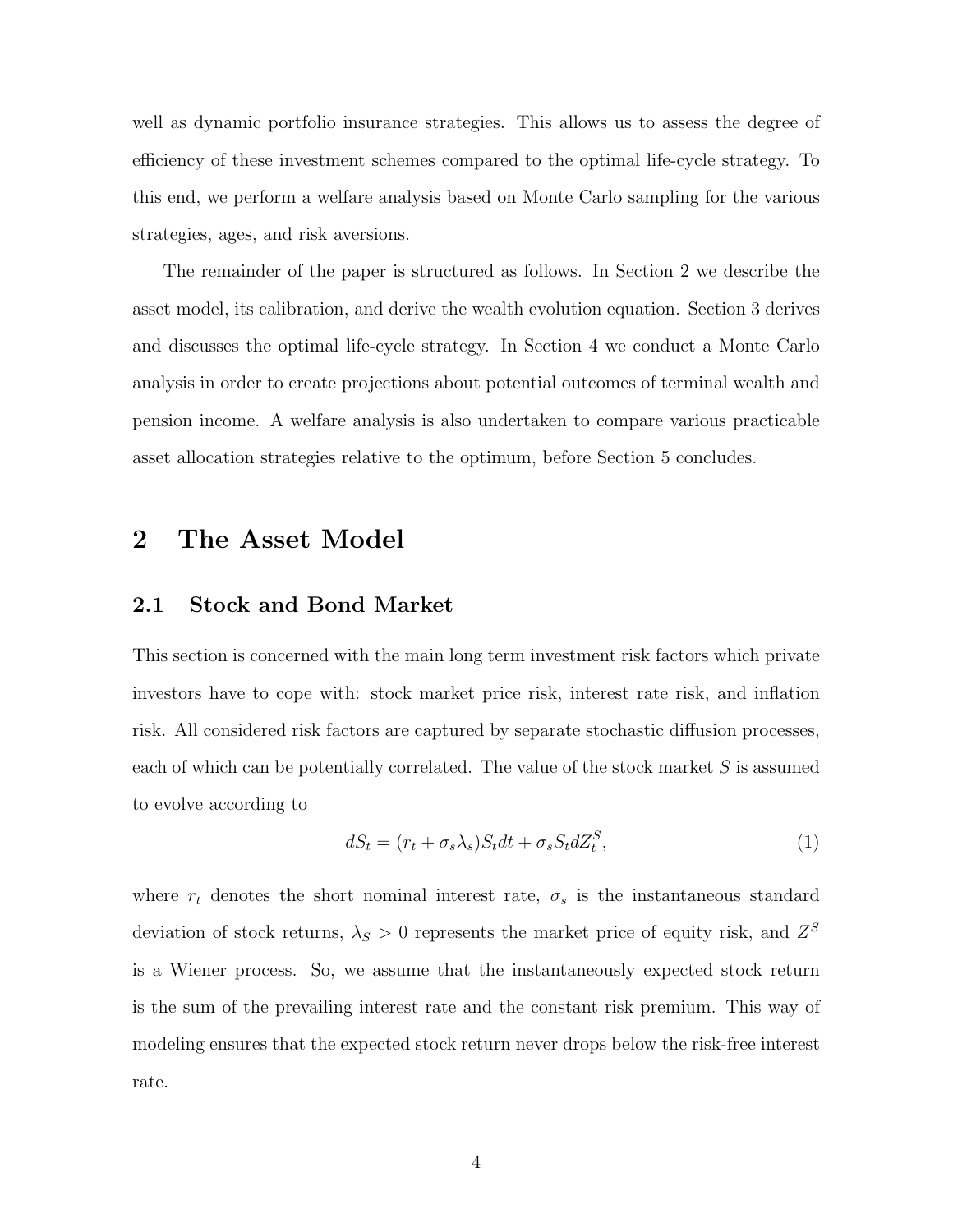The continuous nominal short rate process is given by Vasiceks (1977) term structure model

$$
dr_t = \kappa_r(\theta_r - r_t)dt + \sigma_r dZ_t^r, \qquad (2)
$$

where  $\theta_r$  denotes the long run mean,  $\kappa_r$  represents the parameter of mean reversion and  $\sigma_r$  is the volatility of the short rate. Mean reversion gives the interest rate a tendency to move back to the long run mean  $\theta_r$ , where the speed factor  $\kappa_r$  indicates how strong the force of mean reversion is. The increments of the standardized Wiener processes  $dZ_t^r$ and  $dZ_t^S$  are instantaneously correlated with  $\rho_{Sr}$ , which reflects the empirical evidence of interdependencies between stock returns and interest rates. The value process of the money market account  $K_t$  is given by

$$
dK_t = r_t K_t dt. \tag{3}
$$

To model the dynamics of the bond portfolio, we take advantage of the direct relation between the movements of the risk-free term structure and bond returns. The dynamics of the value of the risky bond portfolio B with a given modified duration  $D = \frac{\partial B}{\partial r}$ ∂r 1 B follow endogenously from the assumption of the Vasicek model with

$$
dB_t(D) = (r + \sigma_B(D)\lambda_r)B_t dt - \sigma_B(D)B_t dZ_t^r, \qquad (4)
$$

where  $\lambda_r > 0$  is the market price of interest rate risk and  $\sigma_B(D) = \sigma_r D$  is the instantaneous volatility of the bond portfolio.[4](#page-7-0) Again, the expected return of risky bonds will always be higher than the current riskless interest rate. For the correlation between stocks and bonds it holds that  $\rho_{SB} = -\rho_{Sr}$ . The (instantaneous) variance-covariance

<span id="page-7-0"></span><sup>4</sup>The same approach to model the price process of a bond portfolio is used by Munk, Srensen, and Vinther (2004).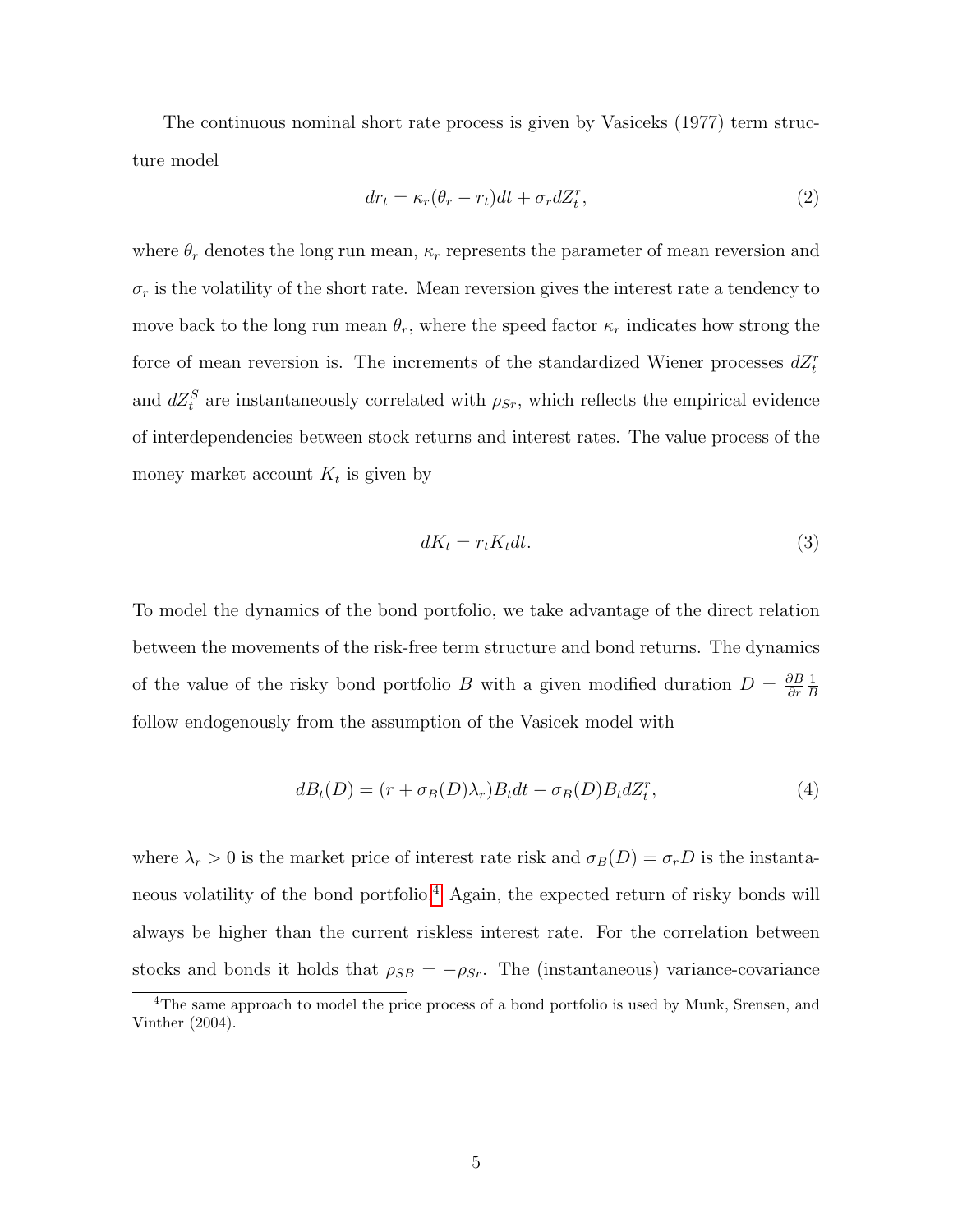matrix of stocks and bonds is therefore given by

$$
\Sigma = \begin{pmatrix} \sigma_S^2 & \sigma_S \sigma_B \rho_{SB} \\ \sigma_S \sigma_B \rho_{SB} & \sigma_B^2 \end{pmatrix} . \tag{5}
$$

The term structure of zero bond prices in t with maturities  $\tau > 0$  is given by

<span id="page-8-0"></span>
$$
P(t, t + \tau) = e^{-a(\tau) - b(\tau)r_t},\tag{6}
$$

with

$$
a(\tau) = R(\infty)(\tau - b(\tau)) + \frac{\sigma_r^2}{4\kappa}b(\tau)^2,
$$
  
\n
$$
b(\tau) = \frac{1}{\kappa}(1 - e^{-\kappa\tau}),
$$
  
\n
$$
R(\infty) = \theta + \frac{\sigma_r \lambda_r}{\kappa} - \frac{1}{2}\frac{\sigma_r^2}{\kappa^2},
$$

where  $R(\infty)$  denotes the nominal interest of a zero bond with infinite maturity. Depending on the parameter, the Vasicek term structure model can reproduce all types of empirically observed term structures, i.e. normal, inverse and humped.

## 2.2 Inflation Risk

We model the inflation rate explicitly because the effect of uncertain inflation becomes especially important when we consider multi-decade investment horizons. We assume that the nominal price level of the consumption good evolves according to

$$
dQ_t = i_{e,t} Q_t dt + \sigma_Q Q_t dZ_t^Q, \qquad (7)
$$

with  $i_{e,t}$  as the expected rate of inflation an  $\sigma_Q$  the volatility of the unexpected inflation. The change in the price of the consumption good is correlated with the stock price and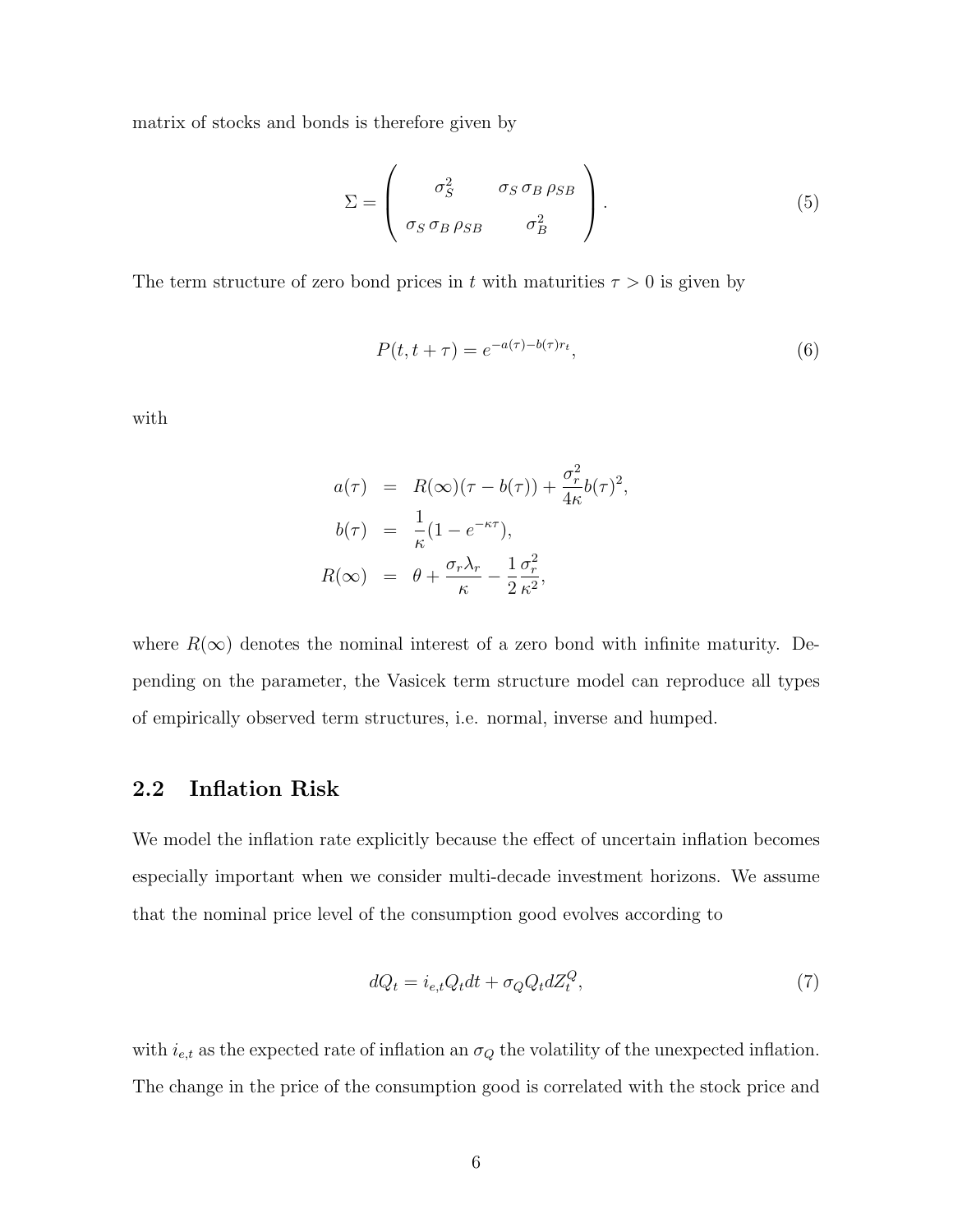the interest rate with  $\rho_{SQ}$  and  $\rho_{rQ}$ , respectively. The expected inflation rate itself is assumed to follow the Ornstein-Uhlenbeck process

$$
di_{e,t} = \kappa_i(\theta_i - i_{e,t})dt + \sigma_i dZ_t^i,
$$
\n(8)

where  $\theta_i$  describes the long run mean,  $\kappa_i$  represents the degree of mean reversion, and  $\sigma_i$  the volatility of the inflation rate. The correlations between  $dZ_t^S$ ,  $dZ_t^r$ ,  $dZ_t^Q$  and  $dZ_t^i$  are denoted by  $\rho_{Si}$ ,  $\rho_{ri}$ , and  $\rho_{Qi}$ . This way of modeling the price process of the consumption good reflects that expected inflation rates are mean reverting over time which is commensurate to empirical evidence. The result is that possibly there can be long periods with above average inflation rates and below average inflation rates. Further, expected inflation rates and interest rates are correlated which is in line with empirical evidence.

#### 2.3 Calibration of the Asset Model

We use maximum likelihood estimation to calibrate the model parameters to monthly total return data of the MSCI World performance index, German zero bond spot rates with maturities  $\tau = 1, 2, ..., 10$  years, and the consumer price index from January 1975 to December 2004 (360 observations). The results of the estimation are reported in Table I. By using the MSCI World performance index we assume that the portion of funds invested in stocks is internationally diversified. The filtration of the short-rate and expected inflation is done by applying the Kalman Filter (Figure  $(1)$ ).<sup>[5](#page-9-0)</sup> We set the modified duration of the bond portfolio to  $D = 4.5$  so that the expected excess return  $\lambda_r \sigma_B$  is 1.3 percent and volatility  $\sigma_B = D \sigma_r$  is 3.9 percent. The expected stock excess return  $\lambda_S \sigma_S$  and the volatility  $\sigma_S$  are 5.9 and 15.8 percent, respectively. As expected, the correlation between the expected inflation rate and the interest rate is significant

<span id="page-9-0"></span><sup>&</sup>lt;sup>5</sup>For the application of the Kalman Filter to the calibration of the Vasicek model we use the approach of Babbs and Nowman (1999).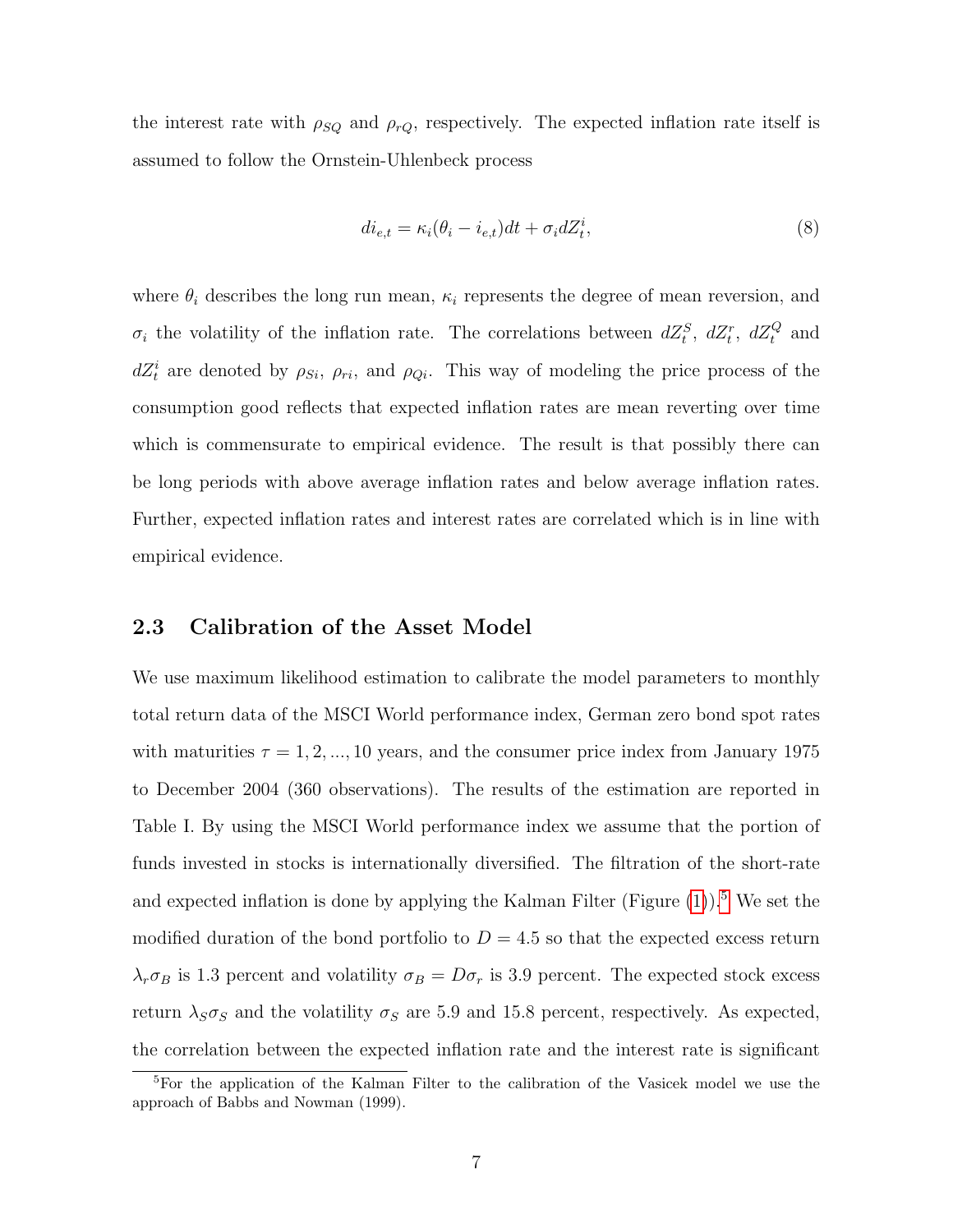

<span id="page-10-0"></span>Figure 1: Filtered Short Rate and Expected Inflation Rate. The figure exhibits the filtered annualized short rate and inflation rate computed with the Kalman filter. The estimation uses monthly data from January 1975 to December 2004 (360 observations). Historical data about the interest rate term structure with maturities  $\tau = 1, 2, ..., 10$ years and the development of the consumer price index in Germany are taken from the website from the German Central Bank (Bundesbank).

with 57.8 percent. The estimated long run mean of the expected inflation rate  $\theta_i$  is 2.4 percent while the long run mean of the nominal short rate is 4.44 percent so that the real short rate is on average around 2 percent.

# 3 Optimal Life-Cycle Strategy

## 3.1 The Wealth Evolution

Having described the risk factors of the economy, we now turn to the evolution of retirement wealth. We assume that the investor can invest in the stock market, a bond portfolio with duration D, and the money market. The process of the of the plan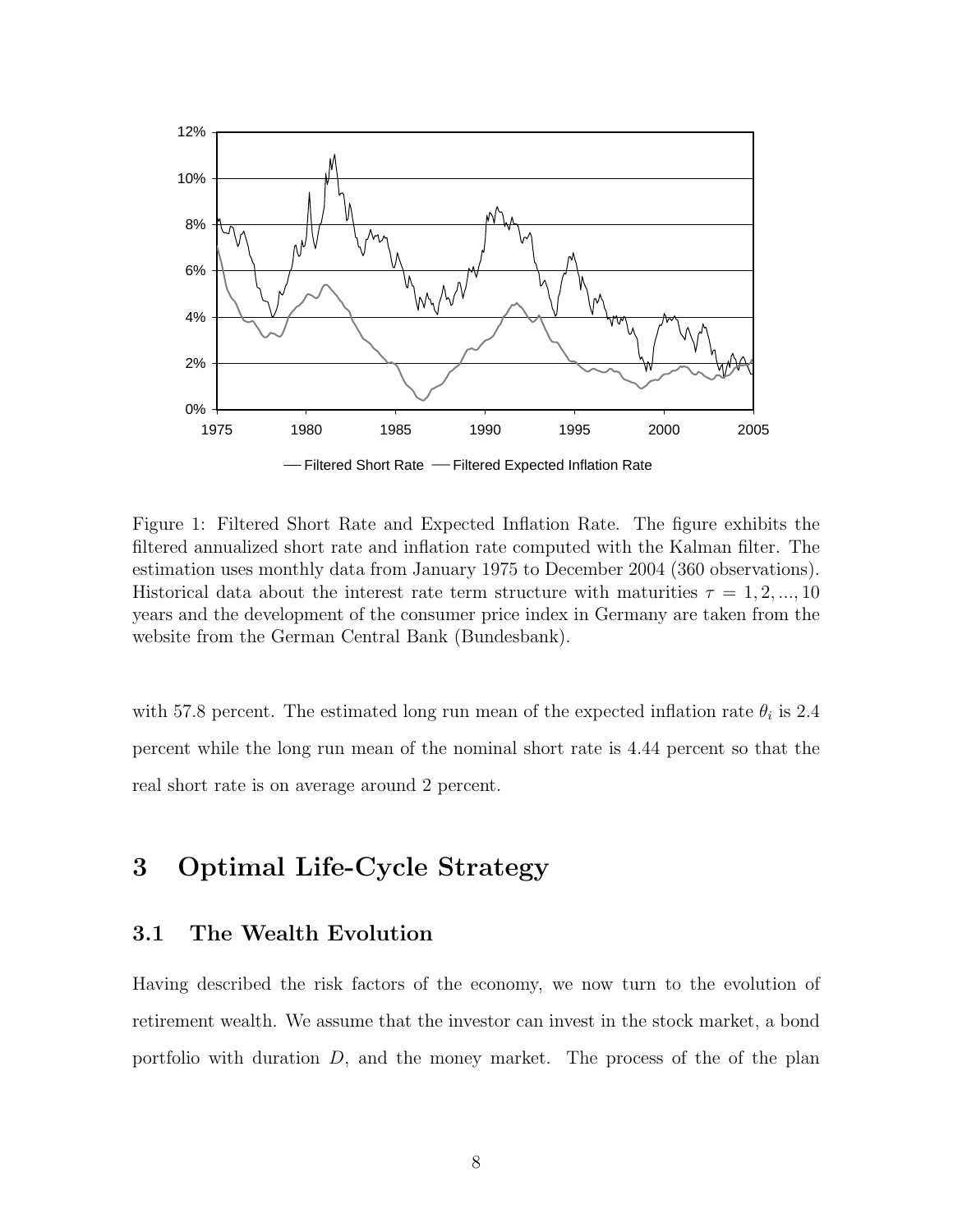Table I Kalman Filter Estimates of Asset Model Parameters (in Percent)

| <b>Stocks</b>          |       | <b>Bonds</b>                         |  | Interest Rates Inflation |       |  |                 | Correlations |                                    |      |       |
|------------------------|-------|--------------------------------------|--|--------------------------|-------|--|-----------------|--------------|------------------------------------|------|-------|
|                        |       | $(D = 4.5)$                          |  |                          |       |  |                 |              | $\boldsymbol{r}$                   |      |       |
| $\lambda$ s $\sigma$ s | 5.80  | $\lambda_r \sigma_B$ 1.30 $\theta_r$ |  |                          | 4.44  |  |                 |              | $\theta_i$ 2.40 1 -5.31 -6.75 0.26 |      |       |
| $\sigma_S$             | 13.58 | $\sigma_B$ 3.87                      |  | $\sigma_r$               | 0.86  |  | $\sigma_i$ 1.30 |              |                                    | 5.16 | 52.48 |
|                        |       |                                      |  | $\kappa_r$               | 8.07  |  | $\kappa_i$ 47.4 |              |                                    |      | 16.41 |
|                        |       |                                      |  | $\lambda_r$              | 33.54 |  | $\sigma_Q$ 1.01 |              |                                    |      |       |

Note. This table reports the (annualized) estimates for the stochastic processes of stocks, bonds, interest rates and inflation. The estimation uses monthly data from January 1975 to December 2004 (360 observations). As a proxy for the stock portfolio we use the return series of the MSCI World performance index. Historical data about the interest rate term structure and the development of the consumer price index in Germany are taken from the website from the German Central Bank (Bundesbank).

member's nominal wealth is

$$
dF_t^n = (r_t + \pi'_t \sigma \lambda) F_t^n dt + \pi'_t \sigma F_t^n dZ_t + c_t dt,
$$
\n
$$
(9)
$$

where  $\lambda = (\lambda_S \lambda_r)'$  is the vector of market prices of risk,  $\sigma$  results from the Cholesky decomposition  $\Sigma = \sigma \sigma'$ , and  $dZ_t = (dZ_t^S - dZ_t^r)'$ . The vector of risky asset portfolio weights at time t is denoted by  $\pi_t = (\pi_t^S \pi_t^B)'$ , where  $\pi_t^S$  and  $\pi_t^B$  reflect the fraction of retirement wealth invested in stocks and bonds, respectively. Accordingly, the fraction invested in the money market is given by  $\pi_t^C = 1 - \pi_t^T$ . The investor continuously contributes a deterministic amount  $c_t$  to the retirement wealth account. We assume that the contribution is 4 percent of a typical employee's current earnings.<sup>[6](#page-11-0)</sup> To this end, the average earnings profile of an average German employee with vocational training (Figure [\(2\)](#page-12-0)) is taken from Fitzenberger et al. (2001). Further, we assume that the term structure of nominal income rises at 2 percent per year. This increase in nominal income is chosen conservatively in the way that it compensates for the average increase of the price level. We abstract from stochastic fluctuations of contributions in order to

<span id="page-11-0"></span> ${}^{6}$ The size of 4 percent is based on German regulations of funded individual retirement accounts (called Riester accounts) which require that from 2008 on 4 percent of income has to be contributed in order to become eligible for the entire tax subsidies.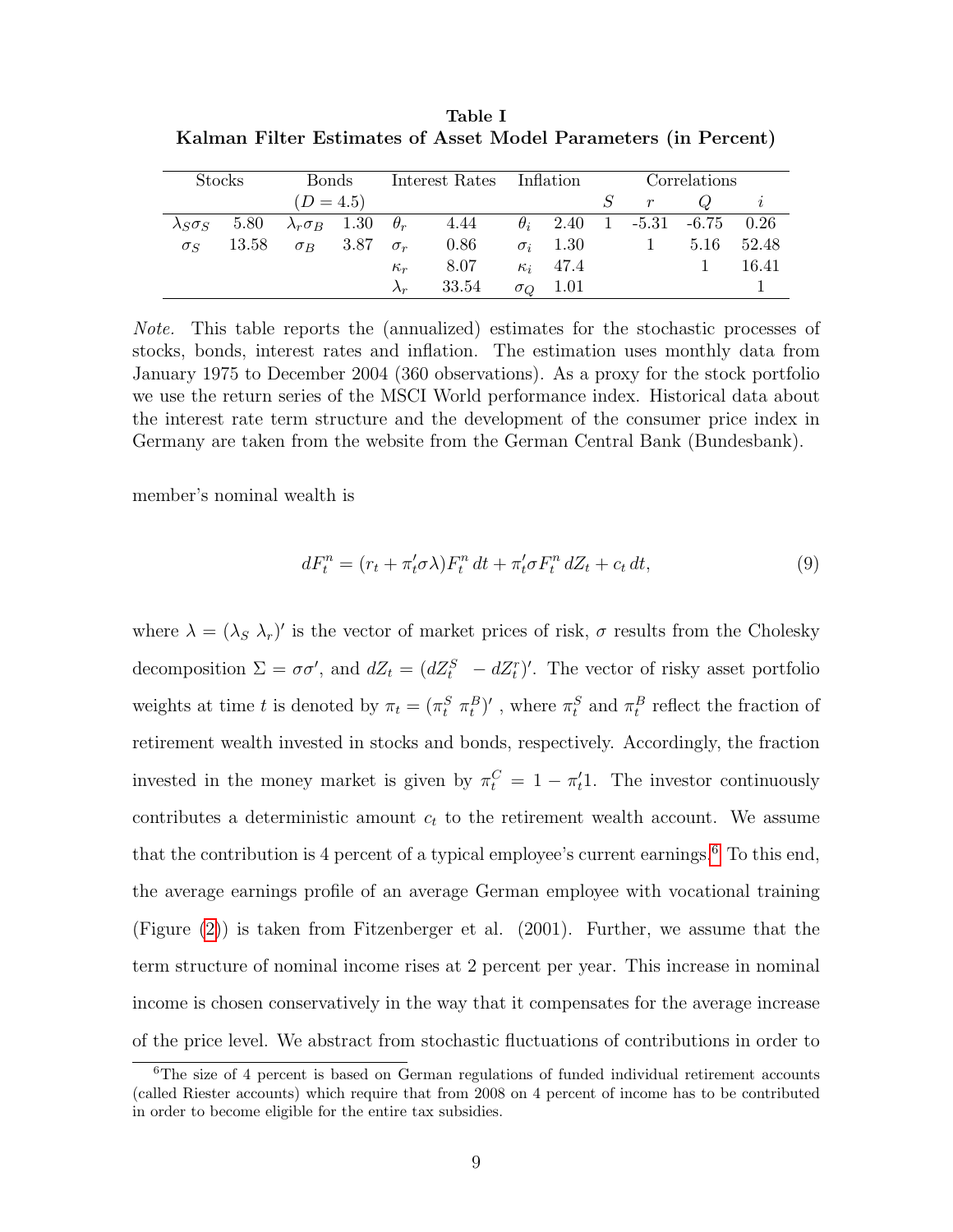

<span id="page-12-0"></span>Figure 2: Average Life-Cycle Earnings Profile. The profile is taken from Fitzenberger et al. (2001) for employees without high school degree but with formal vocational training. Earnings at age 25 are set to 30 thousand EUR per year which is in the line with the average earnings of German employees according to the income survey from the Federal Statistical Office of Germany in 2005.

focus on the investment return risks. Cocco, Gomes, and Maenhout (2005) report that utility costs from ignoring labor income risk are small since the main effect remains in the discounting of future labor income. The investor's nominal augmented wealth  $W_t^n$ consists of the financial wealth  $F_t^n$  and the present value of future contributions  $H_t^n$ . The latter is given by

$$
H_t^n = \int_t^T c_s P(t, s - t) \, ds,\tag{10}
$$

where  $P(t, s - t)$  is the price of a zero coupon bond in t with maturity  $\tau = s - t$  from equation [\(6\)](#page-8-0). Hence, the present value of future contributions is equal to a coupon bond with duration  $D_{H,t} = \int_t^T c_s \frac{\partial P(t, s-t)}{\partial r_t}$  $\frac{(t,s-t)}{\partial r_t}$  ds and dynamics

$$
dH_t^n = (r_t + \sigma_{H,t}\lambda_r)H_t^n dt - \sigma_{H,t} dZ_t^r - c_t dt,
$$
\n(11)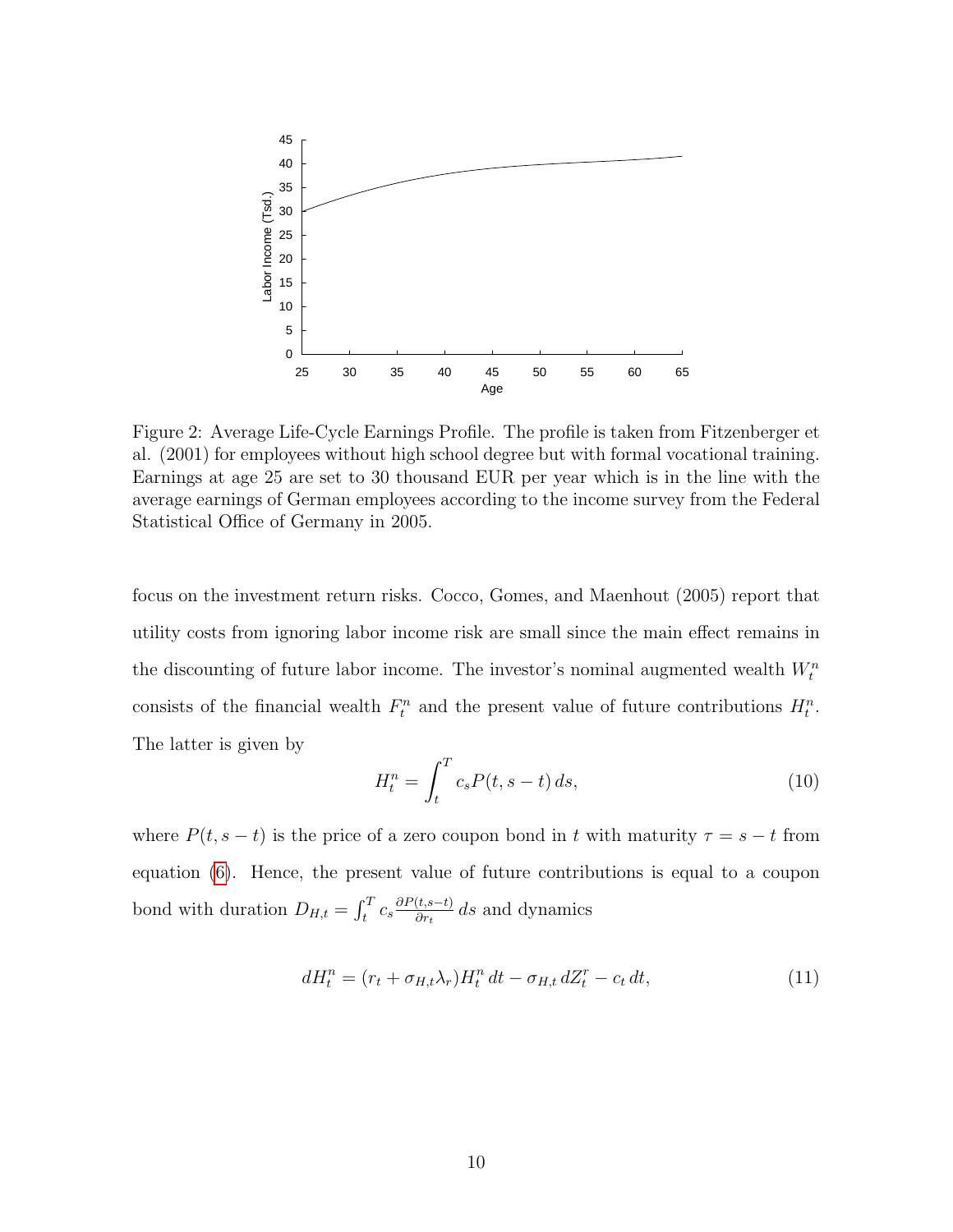where  $\sigma_{H,t} = D_{H,t} \sigma_r$  is the instantaneous volatility. Finally, the dynamics of augmented wealth after inflation  $W_t^r$  are given by

<span id="page-13-0"></span>
$$
dW_t^r = W_t^r \left\{ \frac{F_t^r}{W_t^r} \Big( (r_t + \pi_t' \sigma \lambda - \pi_t' \sigma \sigma_Q (\rho_{SQ} - \rho_{rQ})' \Big) dt + \pi_t' \sigma dZ \Big) + \frac{H_t^r}{W_t^r} \Big( (r_t + \sigma_{H,t} \lambda_r - \sigma_Q \sigma_{H,t} \rho_{rQ}) dt - \sigma_{H,t} dZ_t^r \Big) + \Big( (-i_{e,t} + \sigma_Q^2) dt - \sigma_Q dZ_t^Q \Big) \right\}.
$$
 (12)

Apparently, investors can only control the dynamics of real augmented wealth  $W_t^r$  by aligning the asset allocation  $\pi_t$  of the financial wealth fraction  $\frac{F_t^r}{W_t^r}$ , while the dynamics of the present value of future contributions  $H_t$  evolve completely exogenously. Since  $H_t^r$ evolves like a coupon bond, the overall stock fraction of  $W_t^r$  is  $\pi_t \frac{F_t^r}{W_t^r} < \pi_t$ . In turn, if investors desire an x percent overall stock fraction they have to hold,  $\pi_t = x \frac{W_t^r}{F_t^r}$  percent inside financial wealth. Over time the fraction  $\frac{F_t^r}{W_t^r}$  converges to 1 so that the financial wealth stock fraction  $\pi_t$  decreases to x.

#### 3.2 Optimal Benchmark Strategy

We assume that the individual preferences are described by a utility function of the constant relative risk aversion class which can be expressed as:

$$
u(W_t^r) = \frac{(W_t^r)^{1-\gamma}}{1-\gamma}, \quad \gamma > 0, \gamma \neq 1,
$$
\n(13)

where  $\gamma$  is the individuals coefficient of relative risk aversion (RRA) and T the length of the investment horizon which is defined as the retirement age 65 minus the age at which the investor starts to contribute to the pension plan. We will consider investment horizons of 10, 20, 30, and 40 years, which corresponds to investors starting the accumulation plan at age 55, 45, 35, and 25, respectively. Note, that at time  $T$  the value of future contributions is 0, so that  $W_T^r = F_T^r$ .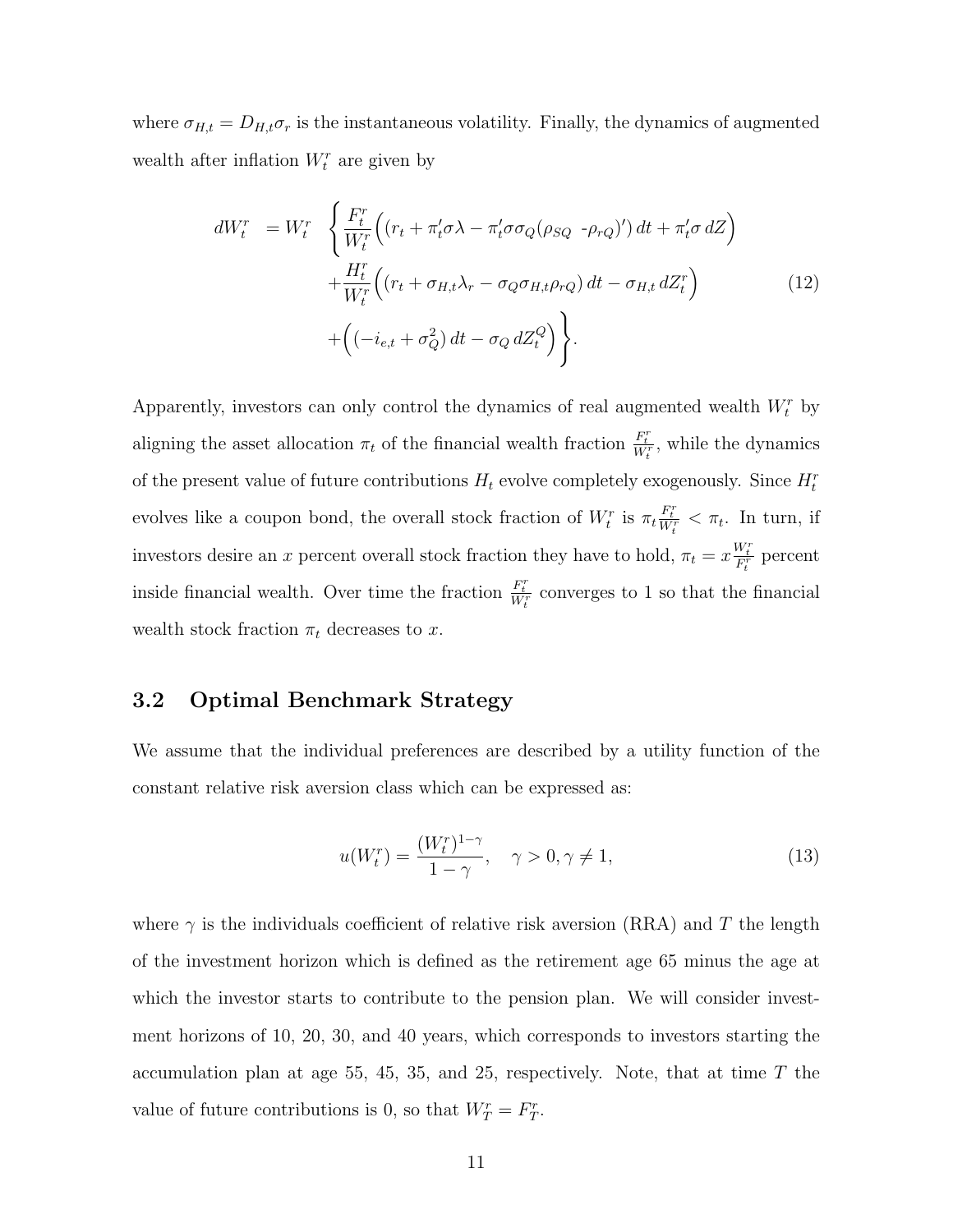Since we prevent the portfolio strategy from varying according to the evolution of state variables, we cannot rely on the standard dynamic asset allocation approach in the spirit of Merton (1969,1971). Rather than maximizing the drift of the value function conditional on the current state of nature, we construct the static life-cycle strategy by deriving the optimal weights  $\pi_t$  which maximize the utility drift at each future point in time given the information at  $t = 0$ :

<span id="page-14-0"></span>
$$
\pi_t = \arg \max E_0 \big[ du(W_t^r) \big],\tag{14}
$$

.

subject to the intertemporal budget restriction [\(13\)](#page-13-0). The rationale is that maximizing the expected utility drift should deliver high terminal utility, as can be seen in the numerical results of the following section. The advantage of our approach is that the solution of the optimal asset allocation policy can be derived iteratively for increasing  $t$ . Otherwise it would be necessary to numerically compute the optimal asset allocation for all dates simultaneously. Due to the extremely high number of choice variables (number of dates  $\times$  (number of assets - 1)) the latter approach can easily become numerically instable. To derive the optimal portfolio strategy we need terms of  $E_0[du(W_t^r)]$  depending on  $\pi_t$  formed via an application of Ito's Lemma:

<span id="page-14-1"></span>
$$
\pi'_t \sigma \left\{ \left( \lambda - \sigma_Q \left( 1 - \frac{1}{2} \gamma \right) \begin{pmatrix} \rho_{SQ} \\ \rho_{-rQ} \end{pmatrix} \right) E_{1,t} + \frac{1}{2} \gamma \sigma_r \begin{pmatrix} \rho_{Sr} \\ -1 \end{pmatrix} E_{2,t} \right\} - \frac{1}{2} \gamma \pi'_t \sigma \sigma' \pi_t E_{3,t} \quad (15)
$$

with

$$
E_{1,t} = E_0 \left[ \frac{F_t^r}{(W_t^r)^\gamma} \right], \quad E_{2,t} = E_0 \left[ D_{H,t} \frac{F_t^r H_t^r}{(W_t^r)^{\gamma+1}} \right], \quad E_{3,t} = E_0 \left[ \frac{(F_t^r)^2}{(W_t^r)^{\gamma+1}} \right]
$$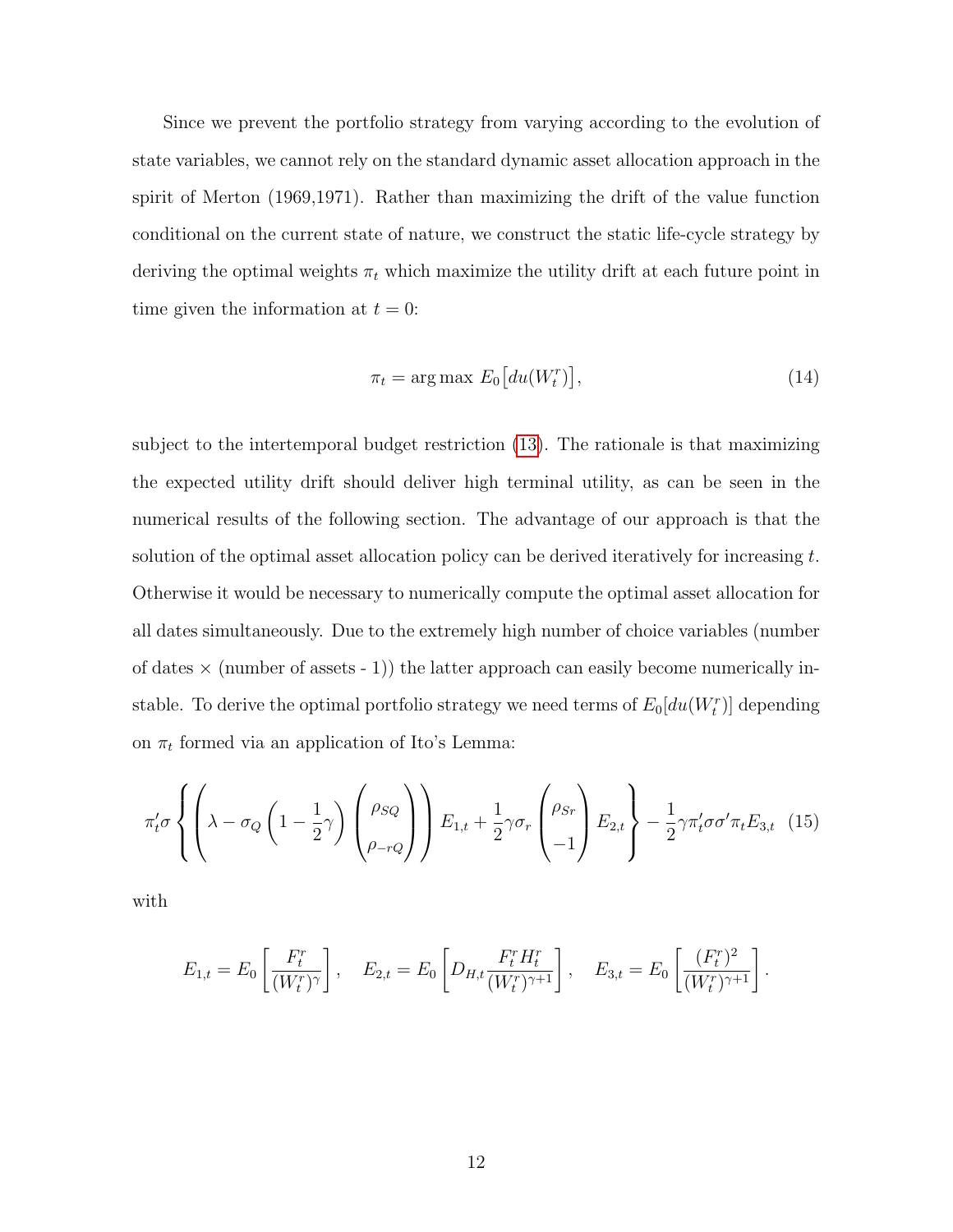Computing the first order conditions and solving for the optimal portfolio weights yields

<span id="page-15-0"></span>
$$
\pi_t^* = \frac{1}{\gamma E_{3,t}} (\sigma')^{-1} \left\{ \left( \lambda - \sigma_Q \left( 1 - \frac{1}{2} \gamma \right) \begin{pmatrix} \rho_{SQ} \\ \rho_{-rQ} \end{pmatrix} \right) E_{1,t} + \frac{1}{2} \gamma \sigma_r \begin{pmatrix} \rho_{Sr} \\ -1 \end{pmatrix} E_{2,t} \right\}.
$$
 (16)

For the calculation of the expectations  $E_{1,t}$ ,  $E_{2,t}$ , and  $E_{3,t}$  we perform Monte-Carlo simulations given the optimal weights for all points in time  $s$  with  $s < t$ . In case the semi-analytical solution [\(16\)](#page-15-0) exhibits short positions, we optimize [\(14\)](#page-14-0) numerically given the short-selling restrictions  $\pi^S, \pi^B, \pi^C \geq 0$ . We restrict the investor from shortselling, since households are usually not allowed to borrow excessively against future labor income in order to purchase stocks. Figure [\(3\)](#page-16-0) illustrates the optimal asset allocation schemes for risk aversions  $\gamma = 3$  (low risk aversion),  $\gamma = 5$  (moderate risk aversion), and  $\gamma = 10$  (high risk aversion) which should present a broad range of risk aversion. For example, Mehra and Prescott (1985) suggest that  $\gamma = 10$  is the highest reasonable risk aversion for investors. We plot the asset allocation schemes for investment horizons of 10, 20, 30, and 40 years which corresponds to investors starting the accumulation plan at age 55, 45, 35, and 25 years.

The optimal static life-cycle strategy clearly supports popular advice to reduce the equity fraction as one gets older, hence it conforms to recent life-cycle asset allocation studies (e.g. Cocco, Gomes, and Maenhout, 2005) and to life-cycle rules suggested by financial advisors or finance books (Malkiel, 1996). All scenarios exhibit a high initial stock fraction of 100 percent and a reduction of (relative) stock holdings over time. For the case  $\gamma = 3$ , the optimal equity fraction drops to 85 percent just before the pension plan expires. Contrary, if the low risk strategy ( $\gamma = 10$ ) implies that the equity exposure drops much earlier to about 25 percent.<sup>[7](#page-15-1)</sup> Figure [\(3\)](#page-16-0) also reveals that not only the current age determines the optimal stock fraction, but also the age at which the investor started the pension plan. For instance, the optimal stock fraction of a 45

<span id="page-15-1"></span><sup>&</sup>lt;sup>7</sup>For  $\gamma = 1$  and  $\gamma = 2$  the optimal fractions are 100 percent for the entire investment horizon.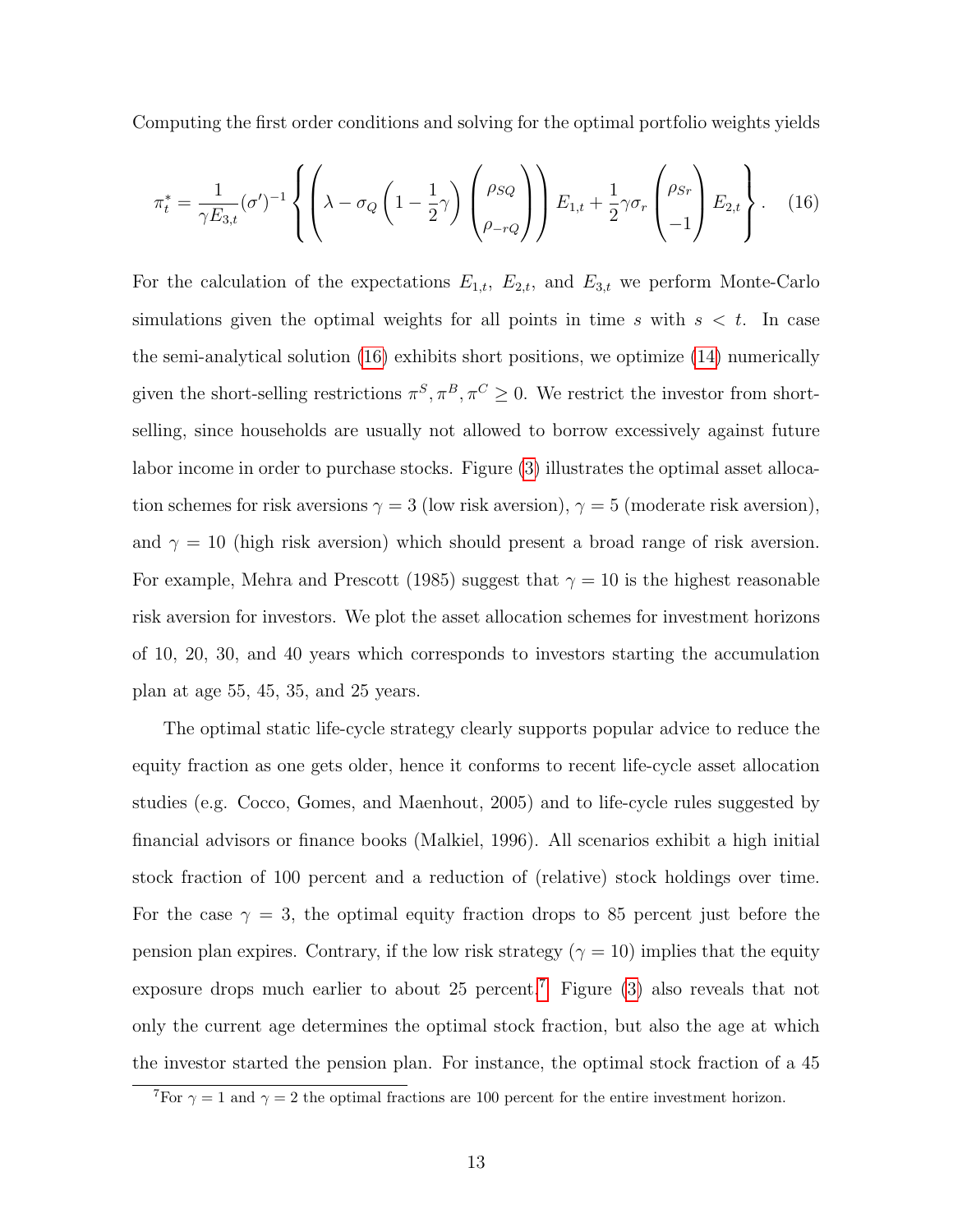

<span id="page-16-0"></span>Figure 3: Optimal Equity Fraction for Various Risk Aversions and Durations. Each panel plots the optimal equity fraction for defined contribution plans with 10, 20, 30, and 40 years of duration. Each panel reports the results for a specific risk aversion  $(\gamma = 3, 5, 10)$ . The calculation of the portfolio weights is done based on equation [\(16\)](#page-15-0). The expectations in equation [\(15\)](#page-14-1) are calculated iteratively via 20,000 Monte Carlo runs in which we set the time step to 1 month.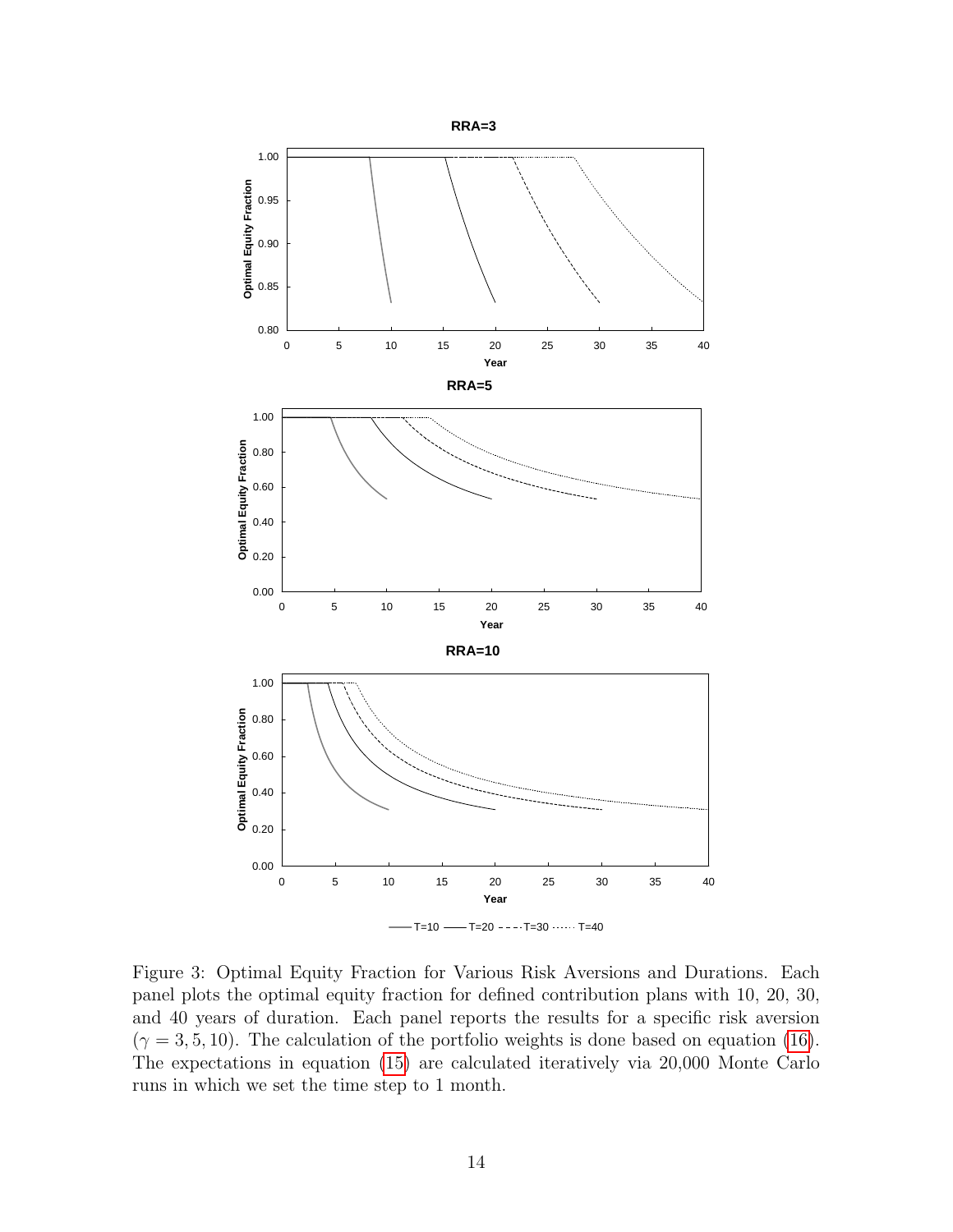year old investor with  $\gamma = 5$  is 100 percent if he just started the 20 year pension plan (dark solid line) but it would be around 50 percent if he started the plan with age 25 (dotted line). In all cases, except  $\gamma = 10$  the remaining wealth is just invested in bonds  $(\pi_t^B = 1 - \pi_t^S)$ . In case  $\gamma = 10$  the cash quote  $\pi_t^C$  increases over time to 4 percent.

The reason for the declining equity fraction is that the investors wealth is composed of the financial wealth  $F_t^r$  and the discounted present value of future contributions  $H_t^r$ . The investor views future contributions to the portfolio as a bond investment with declining value over time. Accordingly, it is optimal to start with high stock positions at early ages to compensate for the illiquid overinvestment in bond-like future contributions and to phase down the equity fractions later, so as to maintain the optimal stock fraction of total wealth (which includes the present value of bond-like future contributions).[8](#page-17-0) Another intuitive explanation is that the investor can easily compensate potential stock market downturns in the early phase of the accumulation plan because the sum of invested contributions is rather small compared to sum of contributions still to be made.

# 4 Monte Carlo Analysis

# 4.1 Impact of Risk Aversion, Maturity, and Inflation on Optimal Retirement Wealth and Replacement Ratios

In order to make projections of possible outcomes of real terminal wealth when following the optimal life-cycle asset allocation rules derived above, we run 20.000 independent simulations. The time-step in these simulations is set to one month so that contributions and changes in the portfolio composition are made monthly.

Table II reports the dispersion of optimal terminal wealth measured as a multiple

<span id="page-17-0"></span><sup>8</sup>Stock investments would even be highly leveraged if we did not include the short-selling restrictions. So, the restriction to maximum stock fraction of 100 percent is strongly binding.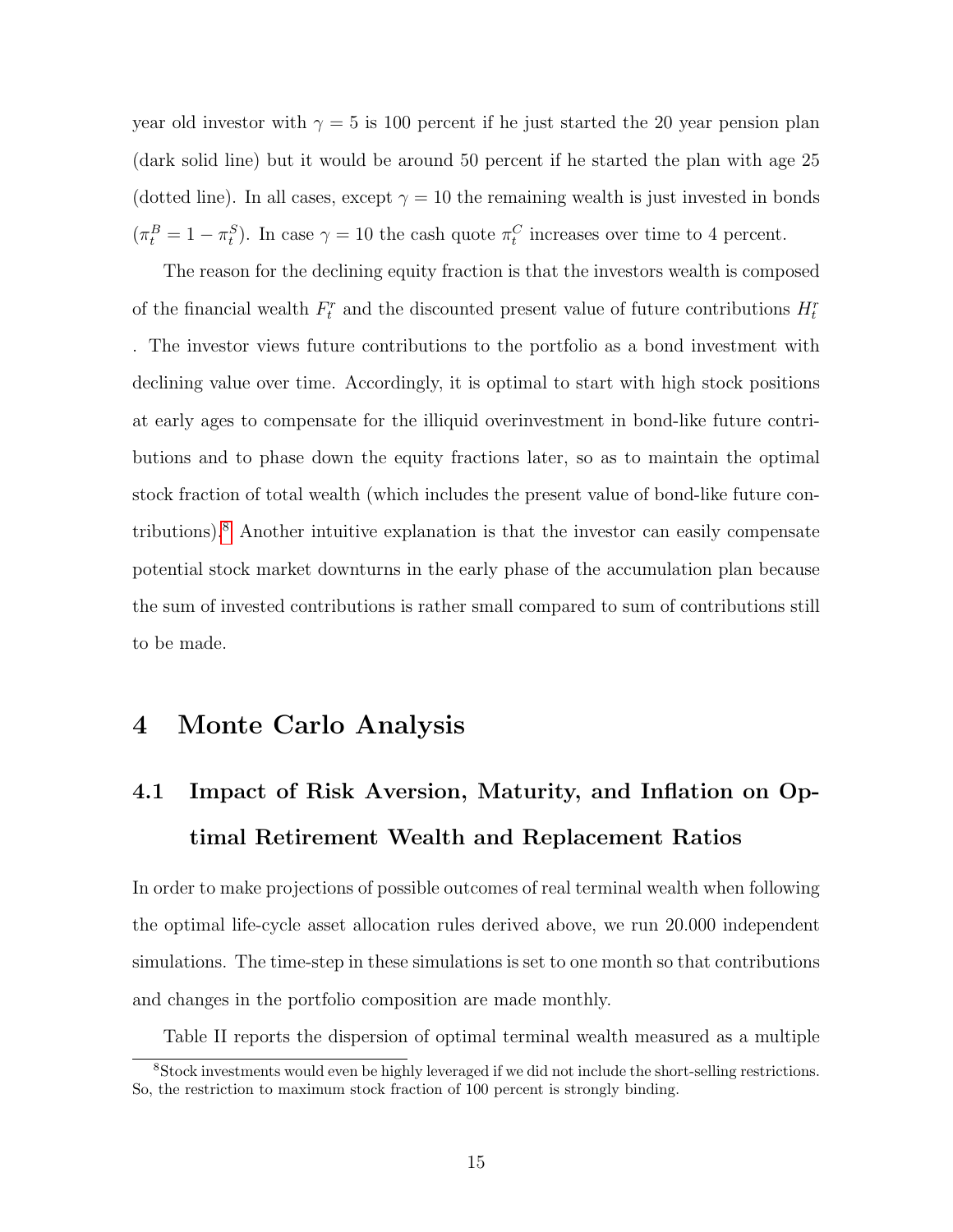of the sum of contributions made before and after inflation. These are the relevant figures for an potential investor to determine, first, when he should start contributing to a pension plan in order to achieve a certain level of retirement wealth and, second, to find out which grade of outcome dispersion he tolerates in order to determine his degree of risk aversion and to choose the appropriate static life-cycle strategy.

The longer the investment horizon the higher each percentile of terminal wealth due to the compound interest effect. However, the increase is steeper for high percentiles than for low percentiles so that the outcome dispersion also increases. This effect is particularly driven by the rising skewness of compounded stock returns. Furthermore, the relative difference between percentiles before and after inflation grows with the length of the investment horizon so that it becomes in turn more important to account for inflation for long investment horizons.

In addition to the investment horizon, the level of risk aversion has considerable impact on the dispersion of terminal wealth since it determines the magnitude of the optimal stock market exposure. For instance, for  $\gamma = 10$  the range of growth rates lies between 5.75 (95th percentile) and 1.76 (5th percentile) after inflation for  $T = 40$ , but for  $\gamma = 1$ , the 95th percentile (16.88) is 10 times higher than the 5th percentile (1.70). The significant impact of the asset allocation on the characteristics of terminal wealth suggests how important it is to estimate the risk aversion of the private investor accurately in order to provide him with the adequate pension plan asset allocation.

It is also illustrative to know how high the additional private pension is given that the terminal wealth is converted into a life-long annuity. To this end, we assume in the following analysis that the terminal wealth is used to purchase a nominal life-annuity with escalating payouts.<sup>[9](#page-18-0)</sup> The premium  $a(65, T)$  for an annuity with an initial payout

<span id="page-18-0"></span><sup>9</sup>The empirical relevance of inflation indexed annuities varies when considering different countries. The U.S. private annuity market practically offers only nominal annuities whereas the real annuity market in U.K. is well developed (see Brown, Mitchell, Poterba, 2001).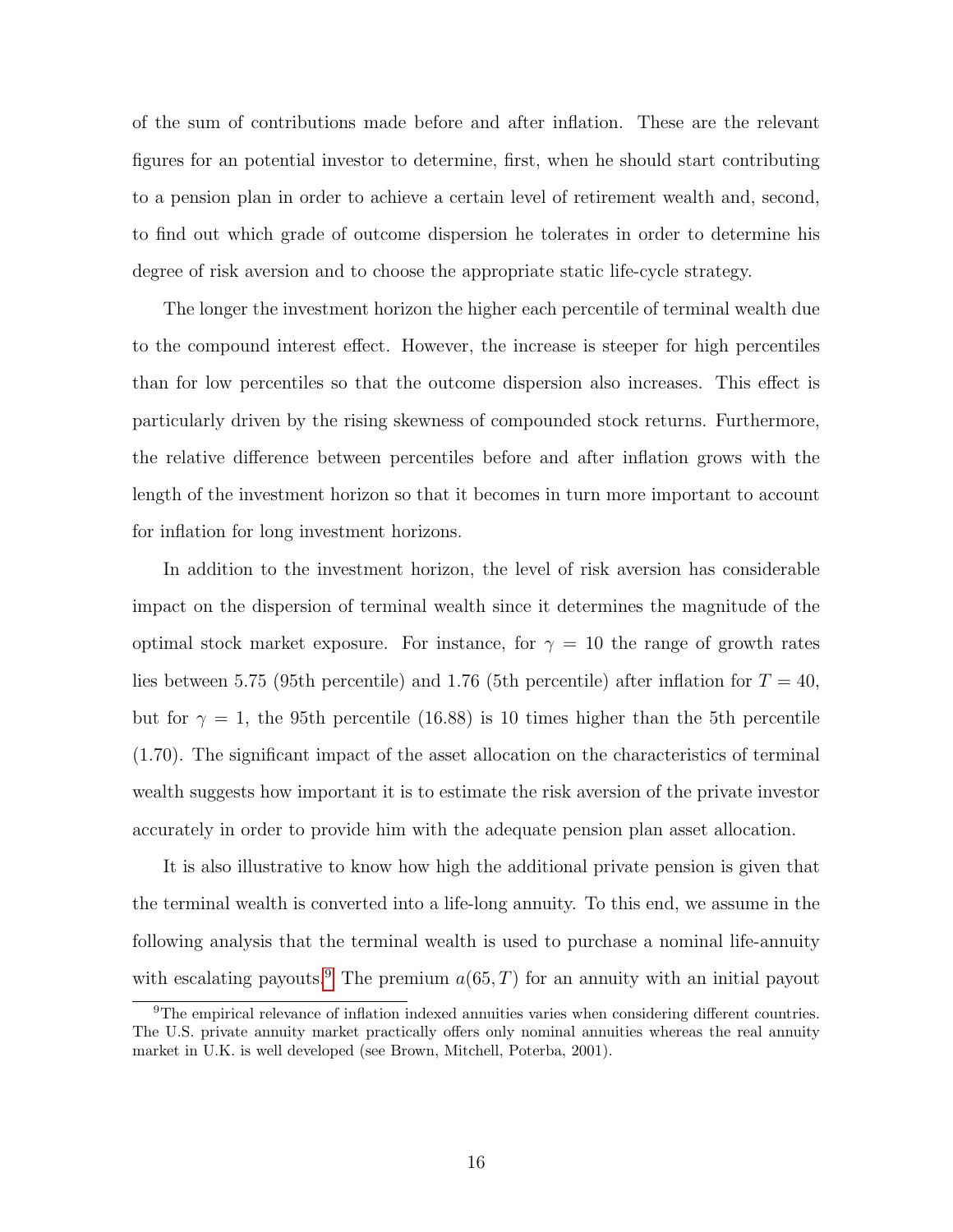|        |               | Before Inflation |              |          |            | After Inflation |          |  |  |
|--------|---------------|------------------|--------------|----------|------------|-----------------|----------|--|--|
|        | Risk Aversion | 5th              | $50{\rm th}$ | 95th     | 5th        | 50th            | 95th     |  |  |
| $T=10$ | $\gamma=1$    | $0.99\,$         | $1.53\,$     | 2.43     | $0.88\,$   | $1.35\,$        | 2.17     |  |  |
|        | $\gamma = 2$  | 0.99             | 1.53         | 2.43     | 0.88       | 1.35            | 2.17     |  |  |
|        | $\gamma = 3$  | 1.00             | 1.52         | $2.38\,$ | 0.89       | 1.35            | 2.11     |  |  |
|        | $\gamma = 4$  | 1.04             | 1.49         | $2.21\,$ | $\rm 0.92$ | 1.32            | 1.96     |  |  |
|        | $\gamma=5$    | 1.07             | 1.46         | $2.06\,$ | $\rm 0.95$ | 1.30            | 1.83     |  |  |
|        | $\gamma = 6$  | 1.09             | 1.44         | 1.95     | $0.96\,$   | 1.28            | 1.74     |  |  |
|        | $\gamma = 7$  | 1.10             | 1.42         | 1.87     | $0.97\,$   | $1.26\,$        | 1.67     |  |  |
|        | $\gamma = 8$  | 1.11             | 1.40         | 1.81     | $0.98\,$   | 1.25            | 1.61     |  |  |
|        | $\gamma = 9$  | 1.12             | 1.39         | 1.76     | 0.99       | 1.24            | 1.57     |  |  |
|        | $\gamma = 10$ | 1.13             | 1.38         | 1.72     | 0.99       | $1.23\,$        | 1.54     |  |  |
|        |               |                  |              |          |            |                 |          |  |  |
| $T=20$ | $\gamma=1$    | 1.31             | $2.55\,$     | 5.33     | 1.04       | $2.02\,$        | 4.18     |  |  |
|        | $\gamma = 2$  | 1.31             | $2.55\,$     | 5.33     | 1.04       | $2.02\,$        | 4.18     |  |  |
|        | $\gamma=3$    | 1.33             | 2.52         | 5.14     | 1.06       | 1.99            | 4.02     |  |  |
|        | $\gamma = 4$  | $1.39\,$         | 2.41         | 4.53     | 1.10       | 1.91            | 3.56     |  |  |
|        | $\gamma=5$    | 1.43             | $2.31\,$     | 4.04     | 1.12       | 1.83            | $3.17\,$ |  |  |
|        | $\gamma = 6$  | 1.45             | $2.24\,$     | 3.69     | 1.14       | 1.77            | $2.91\,$ |  |  |
|        | $\gamma = 7$  | 1.46             | $2.17\,$     | 3.43     | 1.15       | 1.72            | 2.70     |  |  |
|        | $\gamma = 8$  | 1.47             | 2.12         | 3.24     | 1.16       | 1.68            | $2.55\,$ |  |  |
|        | $\gamma=9$    | 1.48             | $2.08\,$     | $3.10\,$ | 1.16       | 1.65            | 2.44     |  |  |
|        | $\gamma = 10$ | 1.48             | $2.05\,$     | $2.98\,$ | $1.17\,$   | 1.62            | $2.35\,$ |  |  |
|        |               |                  |              |          |            |                 |          |  |  |
| $T=30$ | $\gamma=1$    | 1.82             | 4.41         | 11.92    | 1.30       | 3.14            | 8.33     |  |  |
|        | $\gamma=2$    | 1.82             | 4.41         | 11.92    | 1.30       | 3.14            | 8.33     |  |  |
|        | $\gamma=3$    | 1.86             | 4.32         | 11.21    | 1.33       | $3.07\,$        | $7.85\,$ |  |  |
|        | $\gamma = 4$  | 1.93             | 4.01         | 9.40     | 1.37       | $2.85\,$        | 6.58     |  |  |
|        | $\gamma=5$    | 1.97             | $3.75\,$     | 7.99     | 1.40       | 2.66            | 5.62     |  |  |
|        | $\gamma=6$    | 1.98             | 3.56         | $7.04\,$ | 1.41       | 2.52            | 4.92     |  |  |
|        | $\gamma=7$    | 1.99             | 3.40         | 6.37     | 1.42       | 2.42            | 4.46     |  |  |
|        | $\gamma = 8$  | $2.00\,$         | $3.28\,$     | 5.88     | 1.42       | $2.33\,$        | 4.13     |  |  |
|        | $\gamma = 9$  | $2.00\,$         | $3.18\,$     | 5.50     | 1.42       | 2.26            | $3.87\,$ |  |  |
|        | $\gamma = 10$ | $2.00\,$         | $3.10\,$     | 5.21     | 1.42       | 2.21            | 3.67     |  |  |
|        |               |                  |              |          |            |                 |          |  |  |
| $T=40$ | $\gamma=1$    | 2.60             | 7.63         | 26.67    | 1.70       | 4.93            | 16.88    |  |  |
|        | $\gamma=2$    | 2.60             | 7.63         | 26.67    | 1.70       | 4.93            | 16.88    |  |  |
|        | $\gamma = 3$  | $2.65\,$         | 7.39         | 24.50    | 1.73       | 4.77            | 15.52    |  |  |
|        | $\gamma=4$    | 2.73             | 6.68         | 19.45    | 1.78       | 4.31            | 12.27    |  |  |
|        | $\gamma=5$    | 2.76             | 6.10         | 15.80    | 1.80       | $3.93\,$        | $9.98\,$ |  |  |
|        | $\gamma=6$    | 2.76             | 5.65         | 13.36    | 1.80       | 3.65            | 8.48     |  |  |
|        | $\gamma = 7$  | 2.75             | 5.31         | 11.73    | 1.79       | 3.44            | 7.45     |  |  |
|        | $\gamma = 8$  | 2.74             | 5.06         | 10.59    | 1.79       | $3.27\,$        | 6.72     |  |  |
|        | $\gamma = 9$  | 2.73             | 4.85         | 9.73     | 1.78       | 3.13            | 6.17     |  |  |
|        | $\gamma = 10$ | 2.71             | 4.68         | 9.08     | 1.76       | $3.03\,$        | 5.75     |  |  |

Table II Percentiles of Optimal Terminal Wealth Growth Rates

Note.This table presents the 5th, 50th, and 95th percentile of wealth growth-rates before and after inflation for varying risk aversion  $\gamma$  and investment horizons T. The computation is done using the parameters given in Table 1 and simulation of 20,000 trajectories for the different optimal defined contribution plans. The optimal portfolio weights are calculated according to equation [\(16\)](#page-15-0).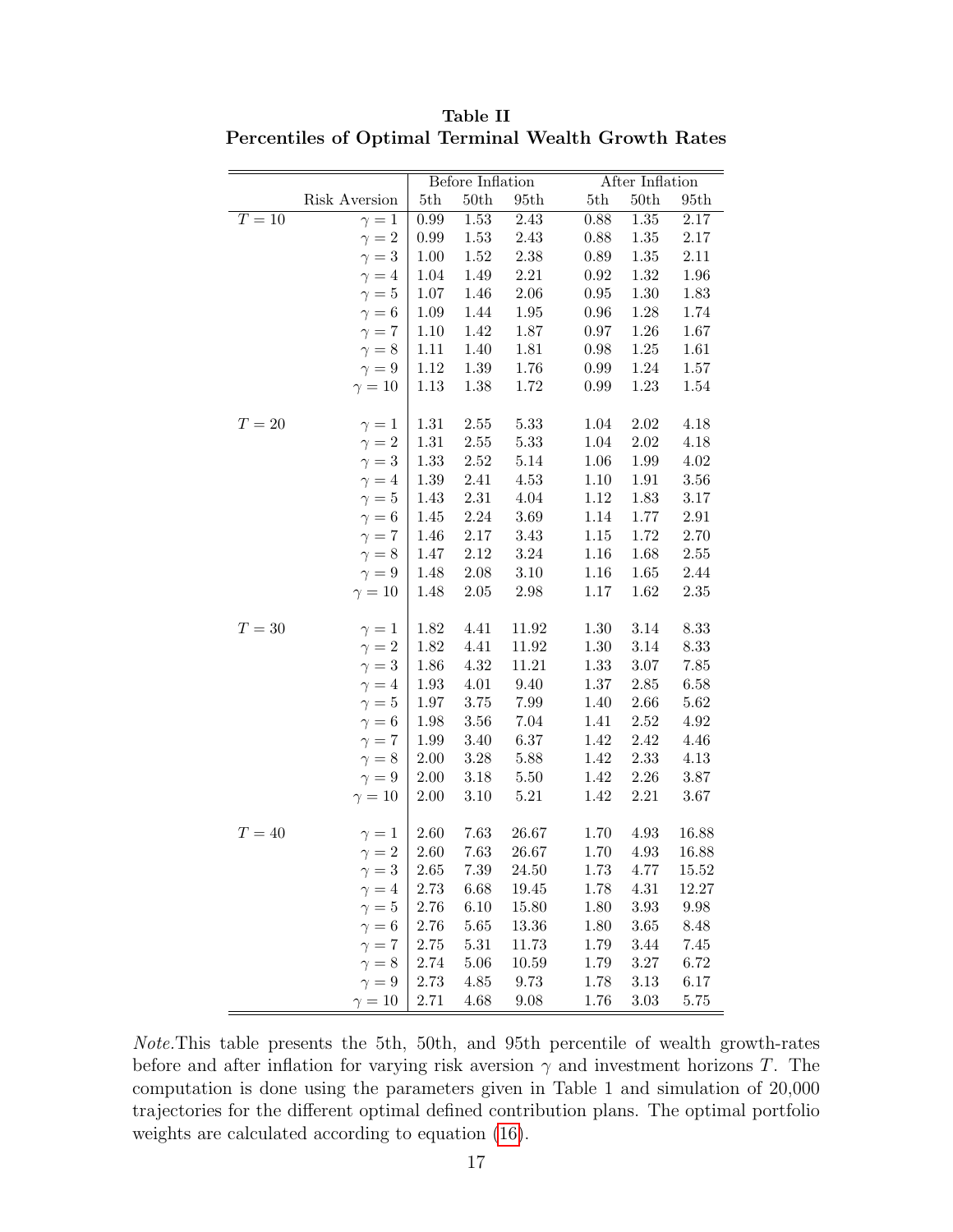of 1 for a 65 year old individual at time  $T$  is calculated actuarially fair according to

$$
a(65, T) = \sum_{s=0}^{\infty} p(65, s)(1+\delta)^s P(T, s),
$$
\n(17)

where  $p(65, s)$  is the probability that the retiree survives to age  $65 + s$  given that he is alive at age 65 and  $(1 + \delta)$  is the annual growthrate of annuity payments. Survival probabilities are taken from the DAV 2004 Aggregate 1 mortality tables for females with trend adjustment to account for mortality improvements. We set  $\delta = 0.02$  which is approximately commensurate to expected inflation. This parameterization ensures that the real income from annuities during retirement is flat in expectation. The conversion of nominal terminal wealth  $W_T^n$  leads to an initial nominal annuity income of  $W_T^n/a(65,T)$ . We divide this income by the last pre-retirement labor income in order to calculate the so-called replacement ratio which is a commonly used measure to assess which labor income drop the retiree can compensate.

The range of simulated replacement ratios for various risk aversions and investment horizons appears in Table III. Together with the level of replacement ratios, the variability of outcomes rises drastically over time. While the low risk strategy  $\gamma = 10$  produces outcomes which lie between 2.3 (5th percentile) and 4.17 percent (95th percentile) for  $T = 10$ , corresponding values for  $T = 40$  are 16.8 (5th percentile) and 65.9 percent (95th percentile). The increase is amplified even further for the high risk strategy, so that the replacement ratio at the 95th percentile is more than ten times higher than the one at the 5th percentile (190.2 versus 16.1 percent). Since most private investors do not now which  $\gamma$  they have, Table III is useful to assess how long and how risky one should invest in order to attain a certain additional income during retirement with a certain probability. The probable minimum replacement ratio (5th percentile) is an important indicator if the investor needs a certain additional income with high confidence. For instance, if the investor needs an additional pension income of 16 percent he has to start accumulating at age 25 (i.e.  $T = 40$ ). This will ensure that he reaches his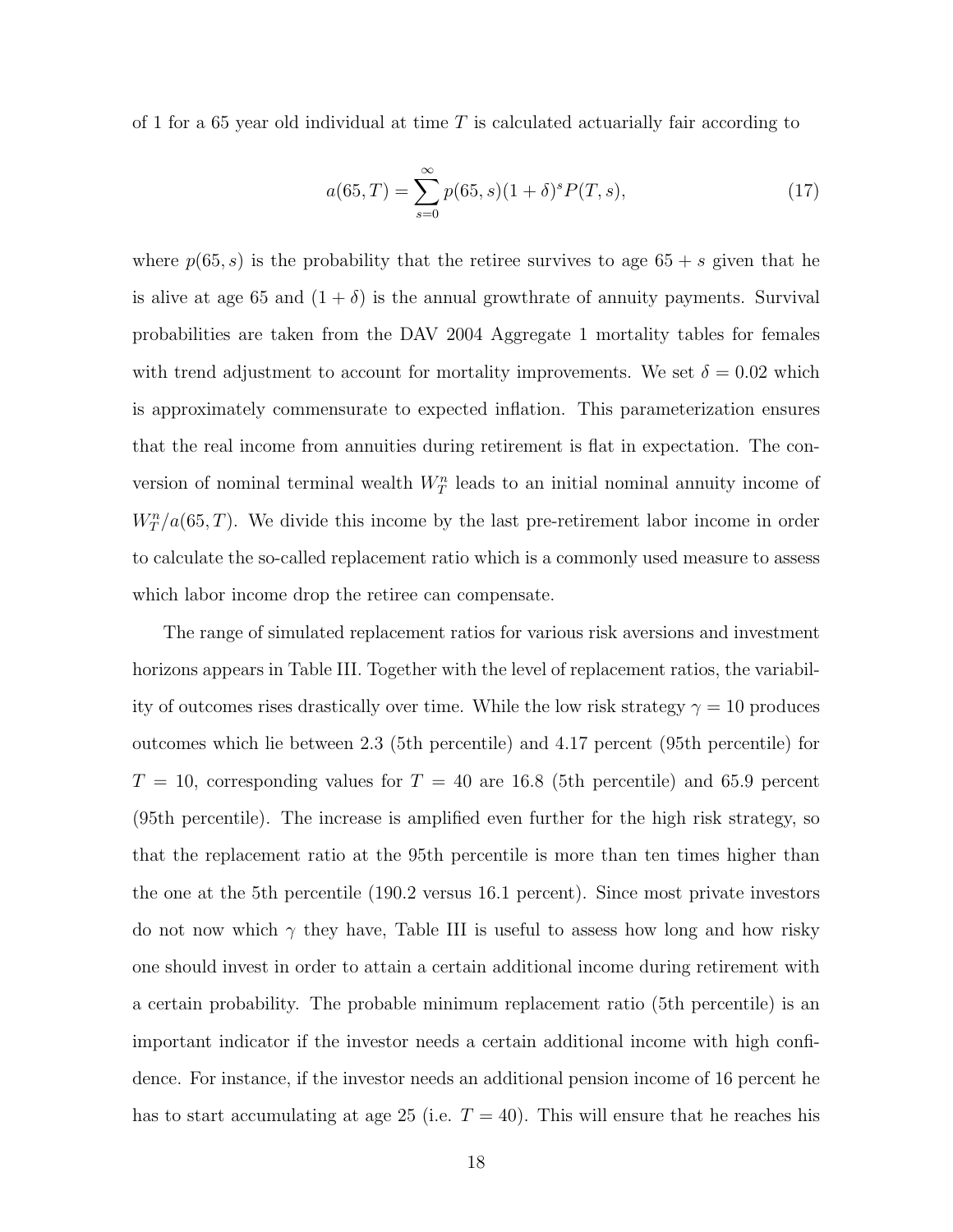|               |                     | $T=10$ |          |               |          | $T=20$              |        |
|---------------|---------------------|--------|----------|---------------|----------|---------------------|--------|
|               | 5th                 | 50th   | 95th     |               | 5th      | 50th                | 95th   |
| $\gamma=1$    | 2.07                | 3.38   | 5.73     | $\gamma=1$    | 5.07     | 10.46               | 23.62  |
| $\gamma = 2$  | 2.07                | 3.38   | 5.73     | $\gamma = 2$  | 5.07     | 10.46               | 23.62  |
| $\gamma=3$    | 2.10                | 3.36   | 5.62     | $\gamma=3$    | 5.15     | 10.34               | 22.73  |
| $\gamma = 4$  | 2.17                | 3.29   | 5.23     | $\gamma = 4$  | 5.34     | 9.91                | 20.05  |
| $\gamma=5$    | 2.23                | 3.24   | 4.91     | $\gamma=5$    | 5.48     | 9.52                | 17.93  |
| $\gamma = 6$  | 2.26                | 3.19   | 4.68     | $\gamma=6$    | $5.56\,$ | 9.19                | 16.43  |
| $\gamma = 7$  | 2.29                | 3.14   | $4.49\,$ | $\gamma=7$    | 5.61     | 8.92                | 15.34  |
| $\gamma = 8$  | 2.31                | 3.11   | 4.36     | $\gamma = 8$  | 5.64     | 8.71                | 14.53  |
| $\gamma = 9$  | 2.32                | 3.08   | 4.25     | $\gamma = 9$  | 5.65     | 8.55                | 13.90  |
| $\gamma = 10$ | 2.33                | 3.06   | 4.17     | $\gamma = 10$ | 5.66     | 8.41                | 13.41  |
|               |                     |        |          |               |          |                     |        |
|               |                     | $T=30$ |          |               |          | $\overline{T} = 40$ |        |
|               | 5th                 | 50th   | 95th     |               | 5th      | 50th                | 95th   |
| $\gamma=1$    | $\boldsymbol{9.58}$ | 24.72  | 71.78    | $\gamma=1$    | 16.21    | 50.77               | 190.20 |
| $\gamma = 2$  | 9.58                | 24.72  | 71.78    | $\gamma = 2$  | 16.21    | 50.77               | 190.20 |
| $\gamma=3$    | 9.77                | 24.20  | 67.81    | $\gamma=3$    | 16.52    | 49.19               | 176.17 |
| $\gamma = 4$  | 10.11               | 22.47  | 56.56    | $\gamma = 4$  | 17.08    | 44.38               | 140.12 |
| $\gamma=5$    | 10.31               | 21.02  | 48.29    | $\gamma=5$    | 17.25    | 40.50               | 114.28 |
| $\gamma = 6$  | 10.40               | 19.88  | 42.56    | $\gamma=6$    | 17.25    | 37.59               | 96.54  |
| $\gamma=7$    | 10.41               | 19.04  | 38.53    | $\gamma=7$    | 17.19    | 35.48               | 84.94  |
| $\gamma = 8$  | 10.42               | 18.37  | 35.68    | $\gamma = 8$  | 17.09    | 33.75               | 76.75  |
| $\gamma = 9$  | 10.40               | 17.83  | 33.45    | $\gamma=9$    | 16.97    | 32.32               | 70.60  |
|               |                     |        |          |               |          |                     |        |

Table III Percentiles of Optimal Replacement Ratios

Note.This table presents the 5th, 50th, and 95th percentile of replacement ratios for various risk aversions  $\gamma$  and investment horizons T. The replacement ratio is defined as the first annuity income divided by the last pre-retirement labor income whereby it is assumed that the terminal wealth is converted into a life-long escalating annuity. The computation is done using the parameters given in Table 1 and simulation of 20,000 trajectories for the different optimal defined contribution plans. The optimal portfolio weights are calculated according to equation [\(16\)](#page-15-0).

goal with approximately 95 percent probability. On the other hand, an investor which already has a high and secure pension income from other sources (e.g. public pension or defined benefit plans) might not need to save as long and prefer a more risky strategy.

## 4.2 Utility Costs of Suboptimal Strategies

This section is devoted to the evaluation of the most common asset allocation schemes for defined contribution plans against the optimal strategy derived above. To this end,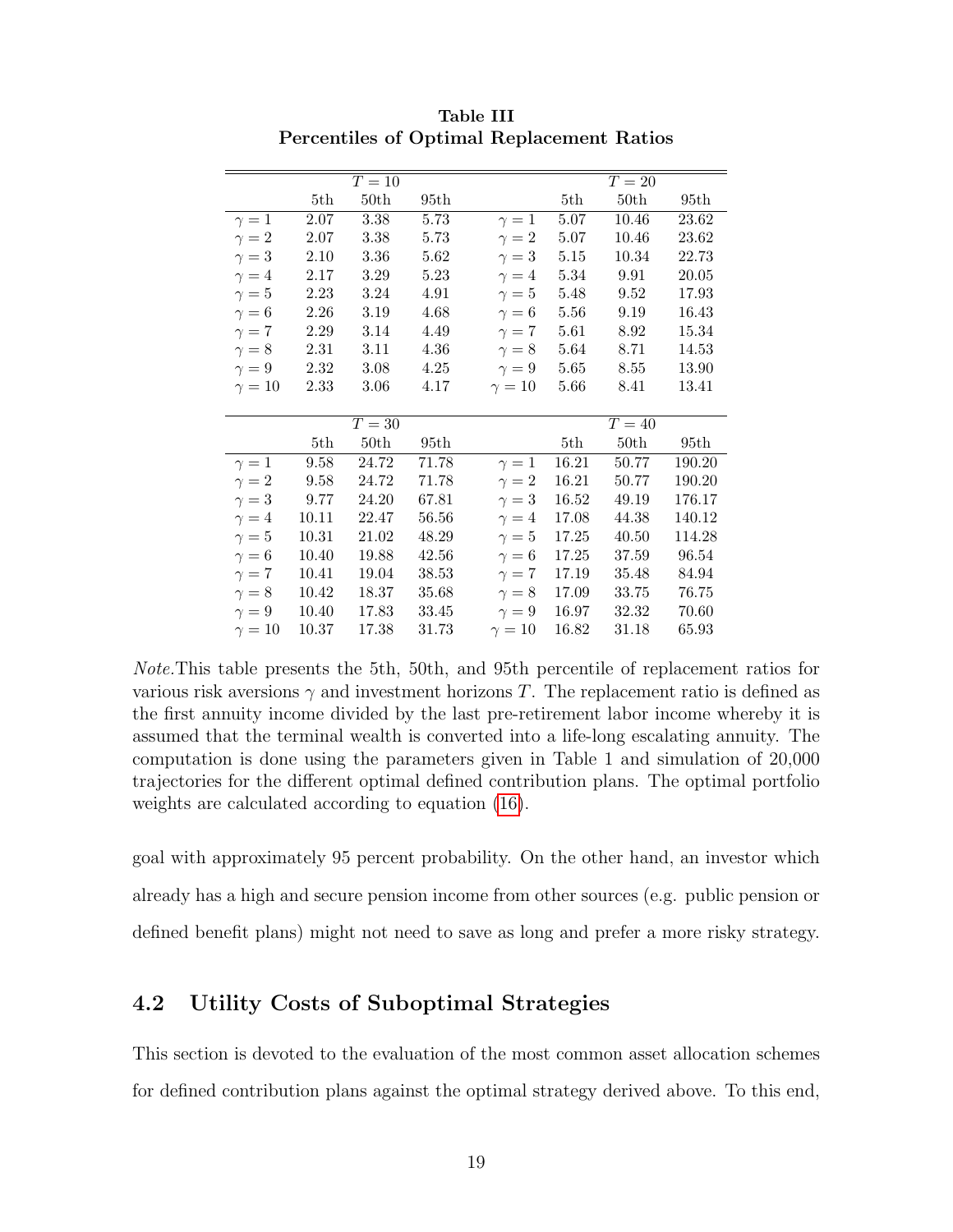we consider the following asset five allocation schemes:

1. Pure stock/bond/money plans. Although those strategies do not gain from diversification among asset classes we introduce them in order to gain insight into the long term risk and return profile implied by the assumed model and parameterization of the three asset classes stocks, bonds, and money. Especially pure money plans are the most often default option offered in defined contribution plans if participants do not actively change the investment option (Holden and Venderhei, 2005).

2. Constant mix strategies. In the class of constant mix strategies we consider the 60/40 stock bond mix. The upside of constant mix strategies is that they are easy to realize for the provider from an administration perspective if there already exists a mutual fund for each asset class.

3. Life-cycle strategies. We implement the strategy commonly known as the "100−minus−age" strategy which invests 100 − age percent in stocks and the remainder in bonds.

4. Static portfolio insurance. The common notion of portfolio insurance strategies is restrict the downside risk at the end of the pension plan. The usual guarantee is that at the end of the pension plan at least the sum of invested contributions is attained. We construct the strategy such that always as many zero coupon bonds as needed to maintain a nominal return guarantee are held in the portfolio. The part which is invested into zero bonds is exactly the present value of the money-back guarantee of the nominal contribution. Here the zero bonds have the same duration as the remaining pension plan maturity. This strategy is basically a cash-flow matching strategy and has the advantage that the minimum return guarantee is met with 100 percent probability.

5. Dynamic portfolio insurance. These portfolio insurance strategies dynamically control the stock fraction over time, usually such that at the end of the pension plan the value of the portfolio exceeds the sum of contributions (in nominal terms). We employ the famous constant proportion portfolio insurance strategy (CPPI) in which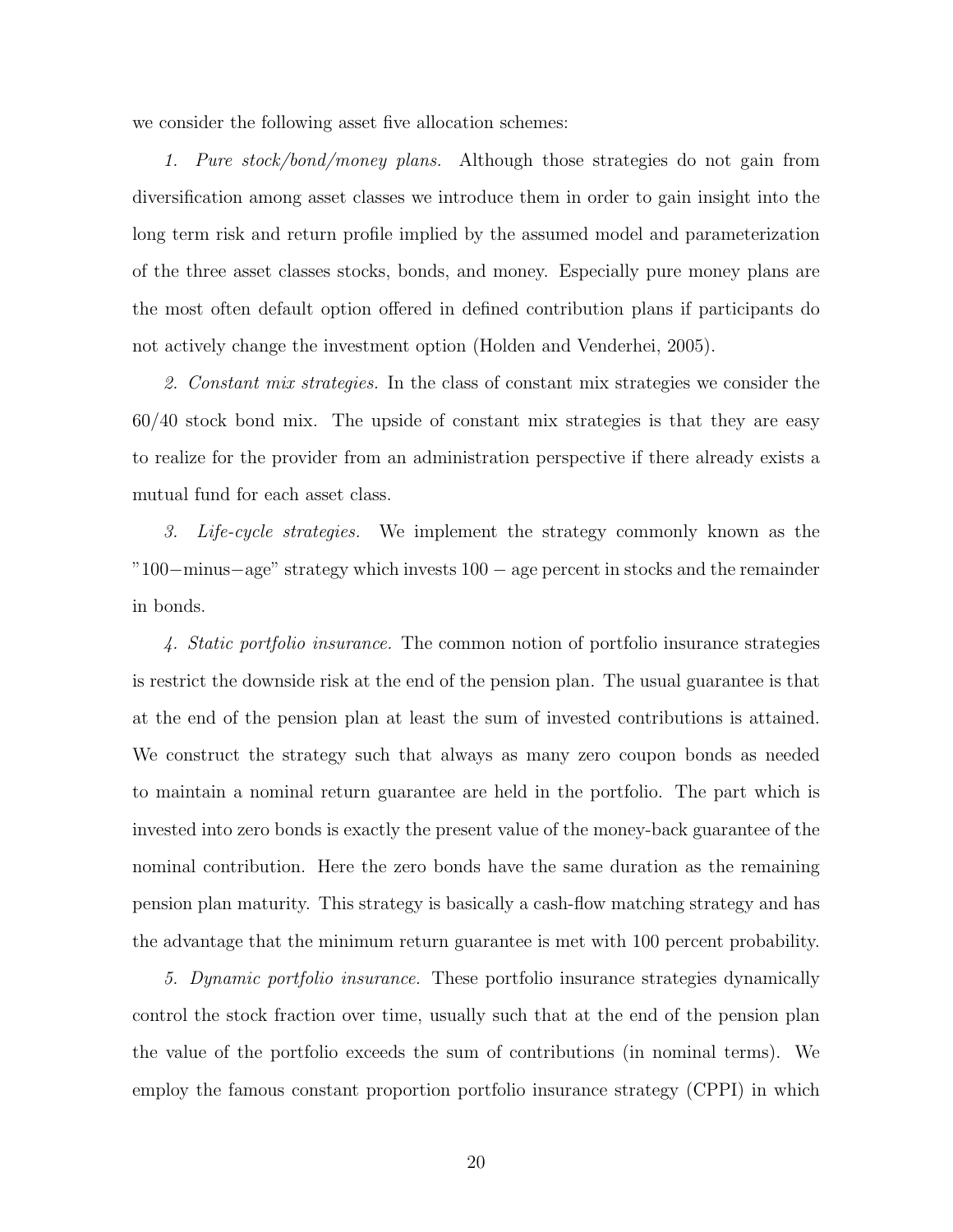the stock fraction is set according to:

$$
\pi_t^S = \min\left(m \frac{F_t^n - B_t}{F_t^n}, 1\right),\tag{18}
$$

where  $m$  is the so-called multiplier and  $B_t$  is the present value of the sum of contributions made until t. We set the multiplier to 4. Since we assume that the portfolio is balanced monthly, setting the multiplier to 4 implies that the assumed maximal loss of stock markets in one month is  $1/4 = 25$  percent. The bond fraction is set to  $1 - \pi_t^S$ . The motivation of this strategy is that in contrast to static portfolio insurance a certain probability to miss the nominal return guarantee is tolerated in order to increase the expected return. This, because static portfolio insurance strategies have to start from the beginning with a certain bond fraction in order to keep the money-back guarantee, the CPPI strategy starts out with a pure stock portfolio and switches to bonds only if the money-back guarantee is jeopardized. Hence, the risk and return profiles of both portfolio insurance strategies are fundamentally different, except for the fact that both have the goal to keep the money-back guarantee at the end of the investment horizon.

We assess the risk and return efficiency of the described strategies in terms of utility losses relative to the optimum. To this end, we calculate the certainty equivalent wealth for each considered strategy and compare it to that of the optimal strategy. The certainty equivalent wealth (CEW) denotes the riskless terminal wealth in real terms which the individual needs to be indifferent between following a certain asset allocation strategy and earning the CEW. Formally, the CEW is defined by the condition

$$
u(CEW) = E[u(W_T^r)]
$$
\n(19)

Having calculated the CEW levels for the optimal strategies and the practicable investment plans we compute the relative difference between the CEW of the practicable strategies and that of the optimal strategy. Since the evaluation of the strategy heavily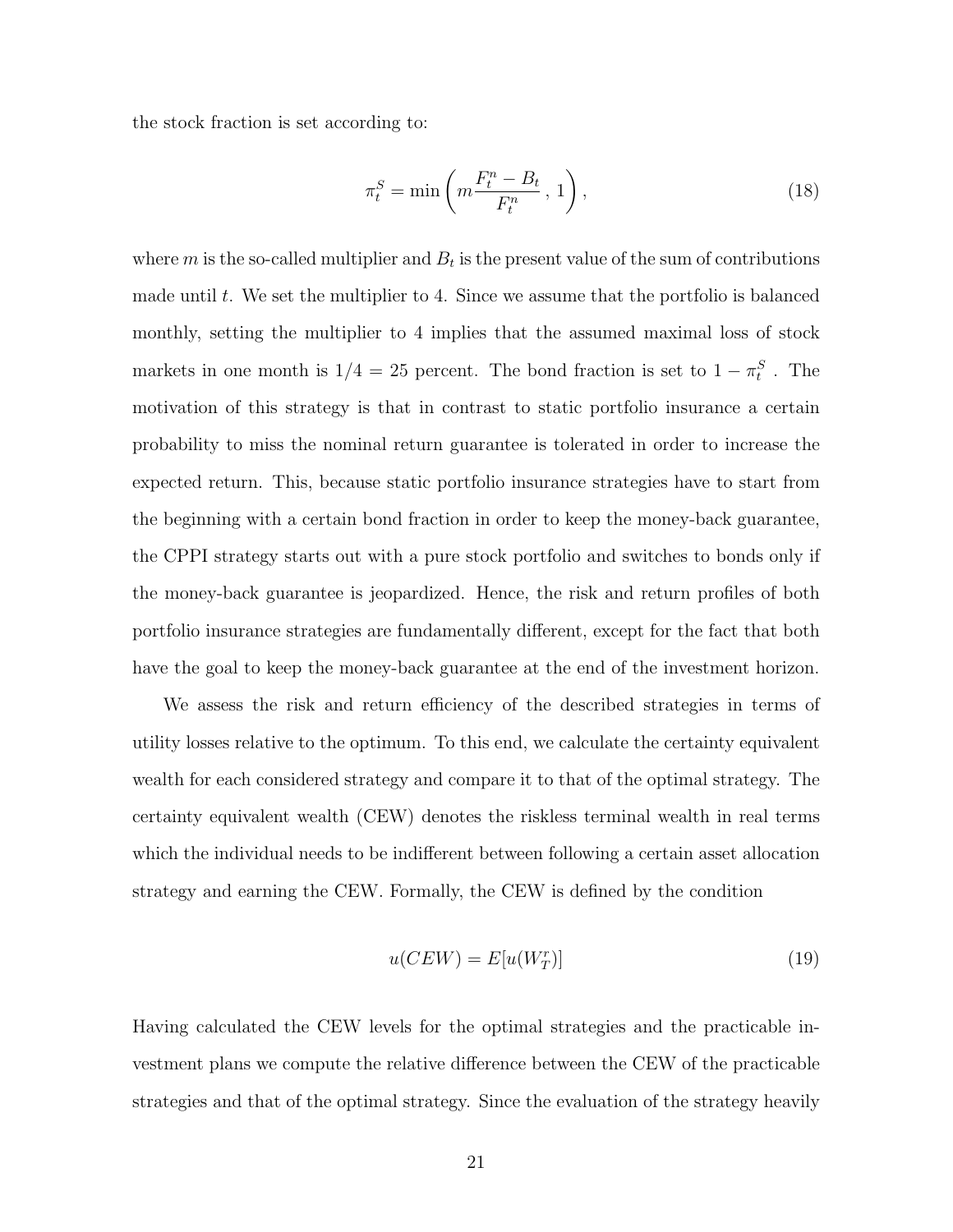

<span id="page-24-0"></span>Figure 4: Relative Loss in Certainty Equivalent Wealth of Practicable Strategies Compared to the Optimum. This figure shows for various degrees of risk aversions the utility loss of following a suboptimal strategy compared to the optimal strategy. The calculation is done via Monte Carlo simulations (20,000 paths) for a defined contribution plans with the duration of  $T = 20$  (upper graph) and  $T = 40$  years (lower graph).

depends on the risk aversion parameter we calculate the relative loss in CEW for a range of risk aversions between  $\gamma = 1$  and  $\gamma = 10$ .

The results of this analysis are reported in Figure [\(4\)](#page-24-0) for the investment horizons  $T = 20$  and  $T = 40$ . Conveniently, we identify three segments of risk aversion (low, moderate, and high). The upper graph displays the results for  $T = 20$ . At very low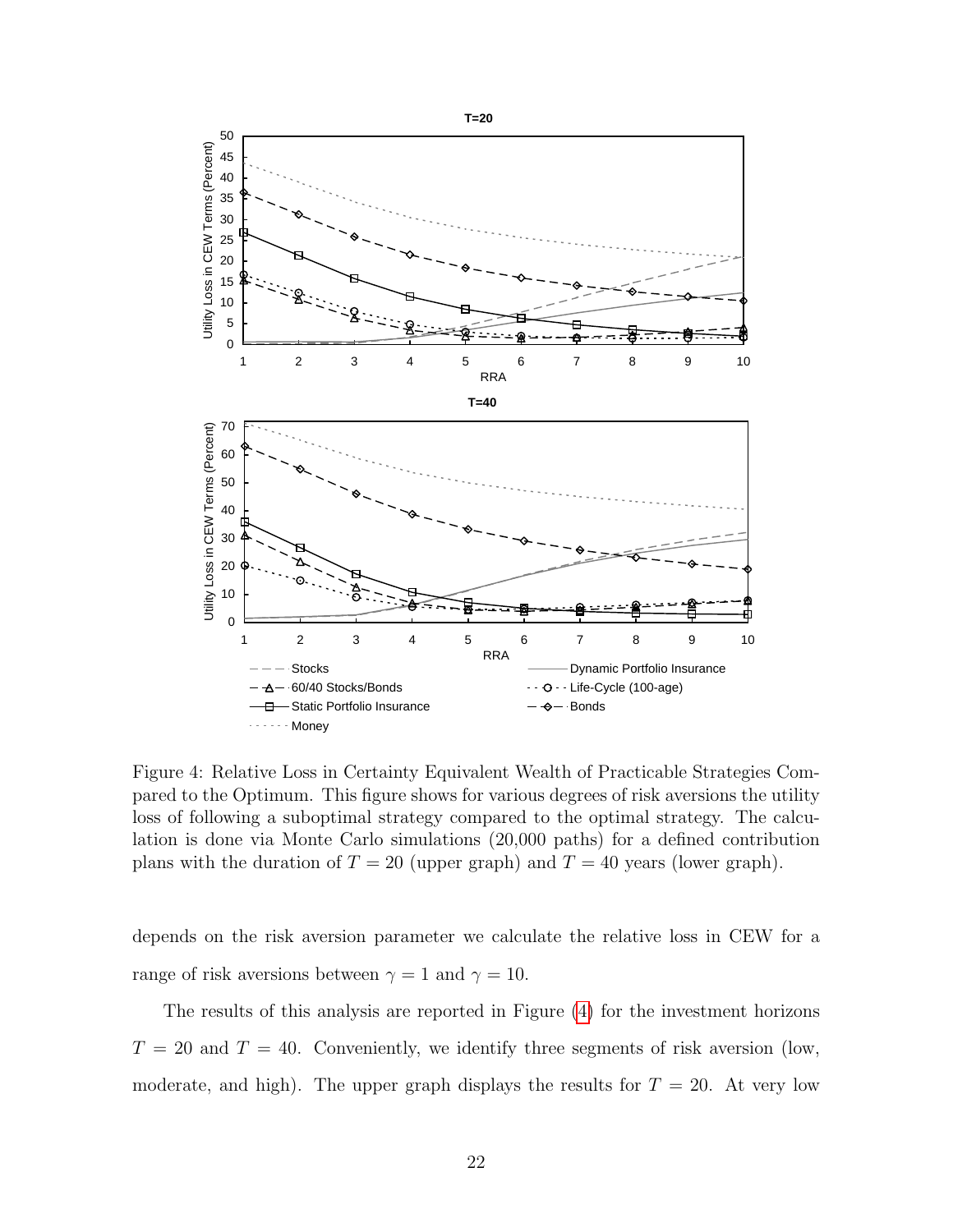degrees of risk aversion around  $\gamma = 1$  and  $\gamma = 2$  investors would prefer stock based investments like the pure stock plan and the dynamic portfolio insurance so that utility losses of that strategies are quite small. Utility losses of diversified strategies which mix asset classes like the constant mix, life-cycle, static portfolio insurance strategy would be around 20 percent. Holding a pure bond or money plan would lead to significant utility losses of around 40 percent. For moderate risk aversions in the range  $\gamma = 3$  to  $\gamma = 8$  the 100-minus-age rule and the constand mix strategy are closest to the optimum with utility losses below 10 percent. The stock based strategies lead already to high utility discounts up to 20 percent while the bond based strategy leads to losses of about 15 to 30 percent. The pure money market investment leads to high losses of more than 30 percent. For high risk aversions  $\gamma = 9$  to  $\gamma = 10$  the static portfolio insurance together with the 100-minus-age rule and the constand mix strategy become the preferred strategies with utility losses below 5 percent. In this high risk aversion segment stock based strategies lead to utility losses of around 25 percent, and similar results are obtained for pure money market plans. It is also noteworthy that the dynamic portfolio insurance and static portfolio insurance strategy exhibit fundamentally different risk profiles although both have the main goal to warrant the nominal moneyback guarantee. By and large, the pattern of results stays the same for  $T = 40$  (lower graph), except for that utility losses increase by about 20 percent for all strategies.

The analysis reveals that utility losses can be extremely high if investors choose a strategy which does not reflect their risk aversion. Utility losses can be especially high if the portfolio is underdiversified and only one asset class is held. Conversely, strategies which mix asset classes benefit from having a more moderate risk-return profile. In turn, if investors do not know their risk aversion exactly, diversified strategies should be preferred. They are most attractive to moderately risk averse investors and lead to small utility losses at the ends of the risk aversion spectrum. This result makes clear how crucial the estimation of the investor attitude towards risk is, particularly if the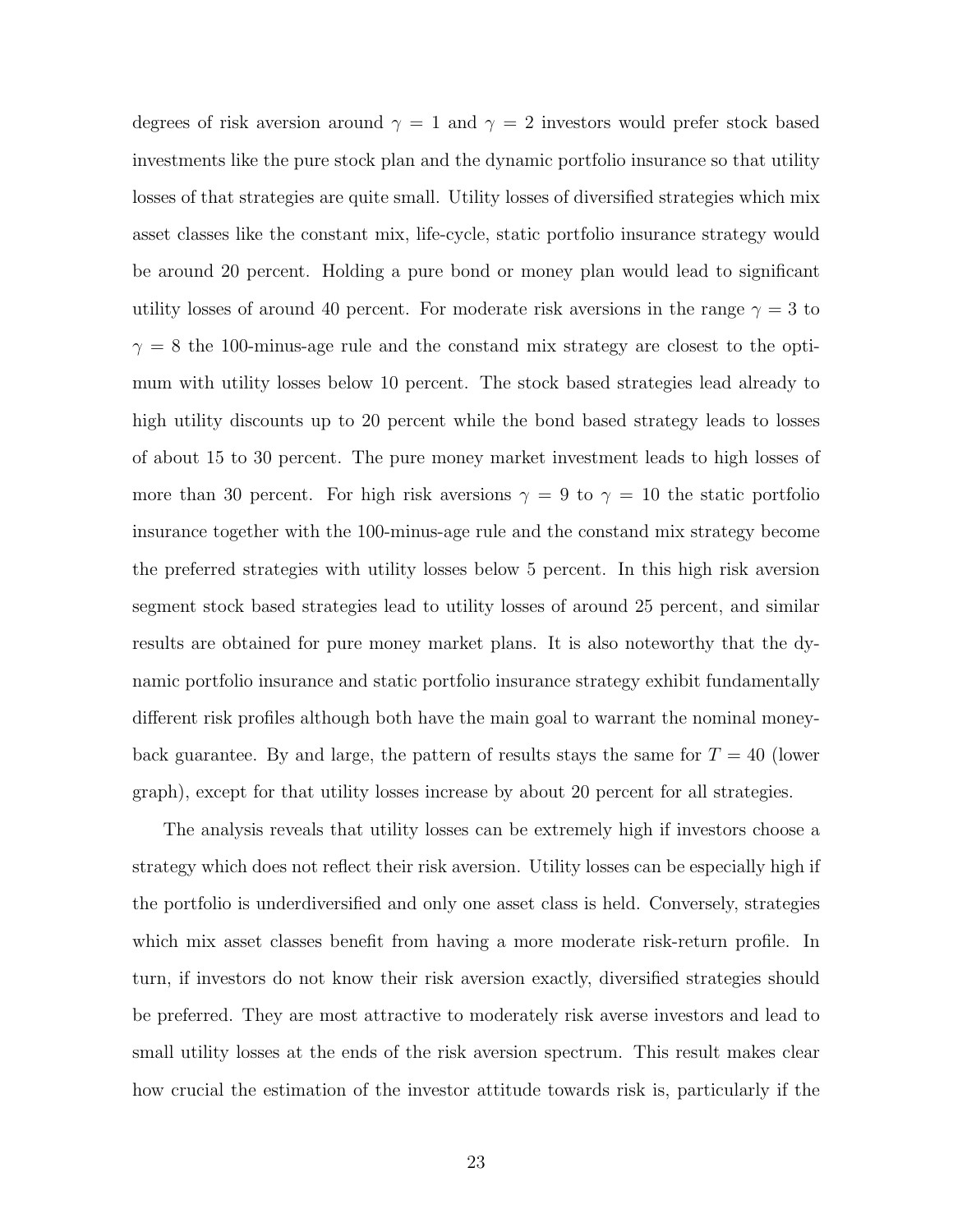investment horizon is so long. Investment risks have to be clarified to the investor so that he can choose the most suitable portfolio strategy. Furthermore, the risk aversion parameter should reflect background risks of the individual, which can hardly been modeled explicitly. For instance, it might be necessary to adjust the risk aversion parameter in order to take into account other components of household wealth such as human capital, housing, and insurance wealth.

# 5 Conclusions

In the light of the disillusioning evidence on household financial literacy, the present paper has derived relatively simple optimal asset allocation rules which could serve as default options for defined contribution plans. To be practicable for pension plan providers we impose short selling restrictions and require the optimal asset allocation strategy to evolve deterministically over time rather than stochastically. From the view of plan participants this deterministic life-cycle strategy is transparent and easily comprehensible since they ex-ante know which asset allocation will be held at future dates. Further, performance losses due to administration as well as transactions costs can be avoided. Thereby, our assumed asset model accounts for the major long-term investment risks: stock market price risk, expected and unexpected inflation risk as well as interest rate risk.

Regarding the optimal asset allocation our results conform to recent studies including non-financial income inasmuch the equity fraction declines until the retirement phase is reached. The reason is that the present value of future contributions is perceived as a bond investment so that it is optimal to engage higher stock fractions in the beginning of the pension plan and to decrease the fraction commensurately to the decline in the present value of future contributions. The higher the risk aversion the faster declines the stock fraction.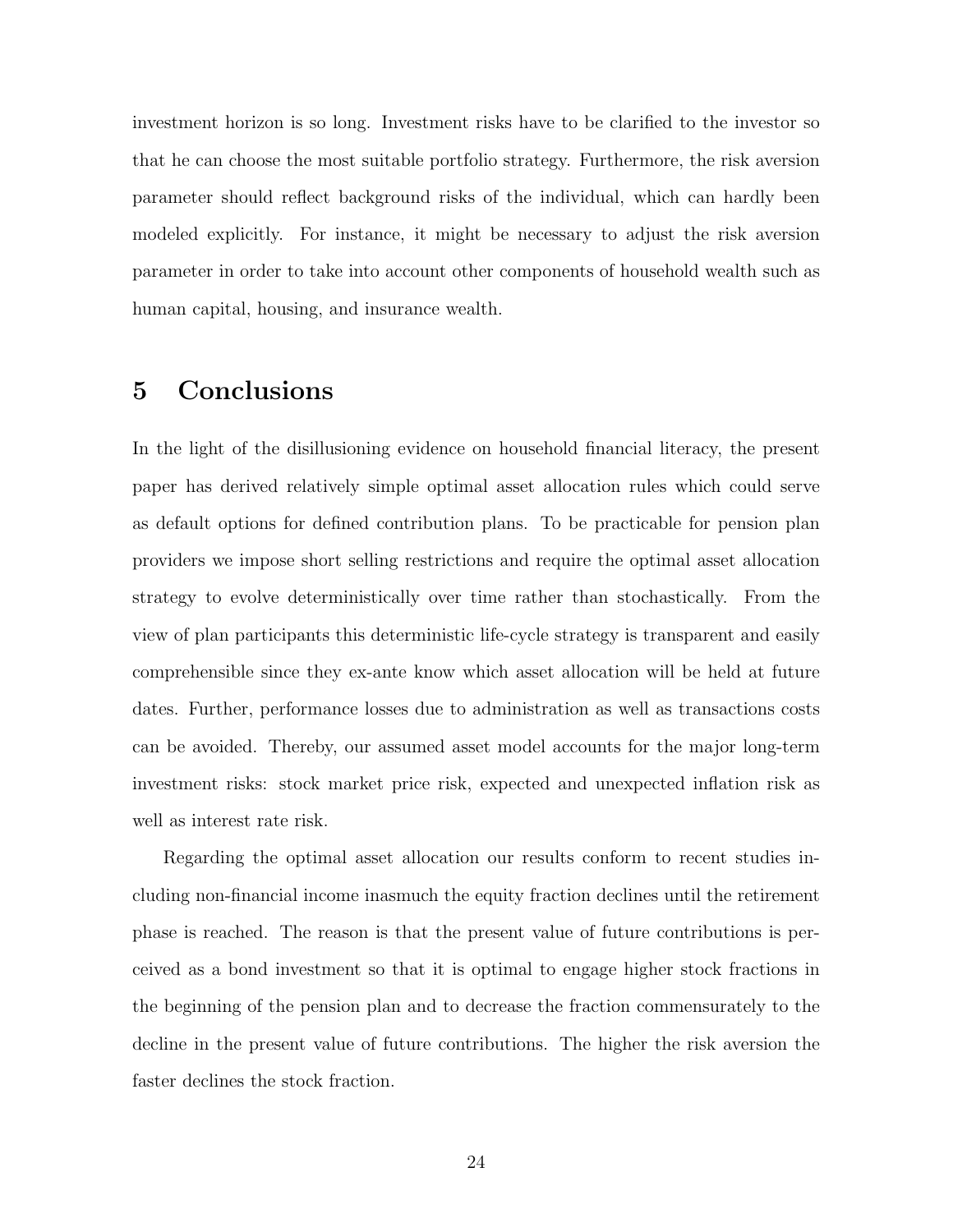Our Monte Carlo analysis shows that the choice of the asset accumulation strategy and the length of the investment horizon have significant impact on the outcome of the accumulation plan and hence standard of living during retirement. Investors should definitely be aware of how long they should accumulate retirement wealth and how risky they should invest in order to achieve the appropriate dispersion of retirement wealth or annuity income if wealth is converted into a life-annuity.

Our final welfare analysis suggests that typical asset allocation schemes found in practice are close to the optimum in terms of certainty equivalent wealth comparisons if the scheme is chosen commensurately to the risk appetite of the plan participant so that utility losses are around 5 percent if the risk aversion of the participant is estimated correctly. However, if an asset allocation strategy is chosen that does no reflect the risk aversion of the investor, utility losses can reach up to 60 percent. Utility losses become particularly severe for longer investment horizons.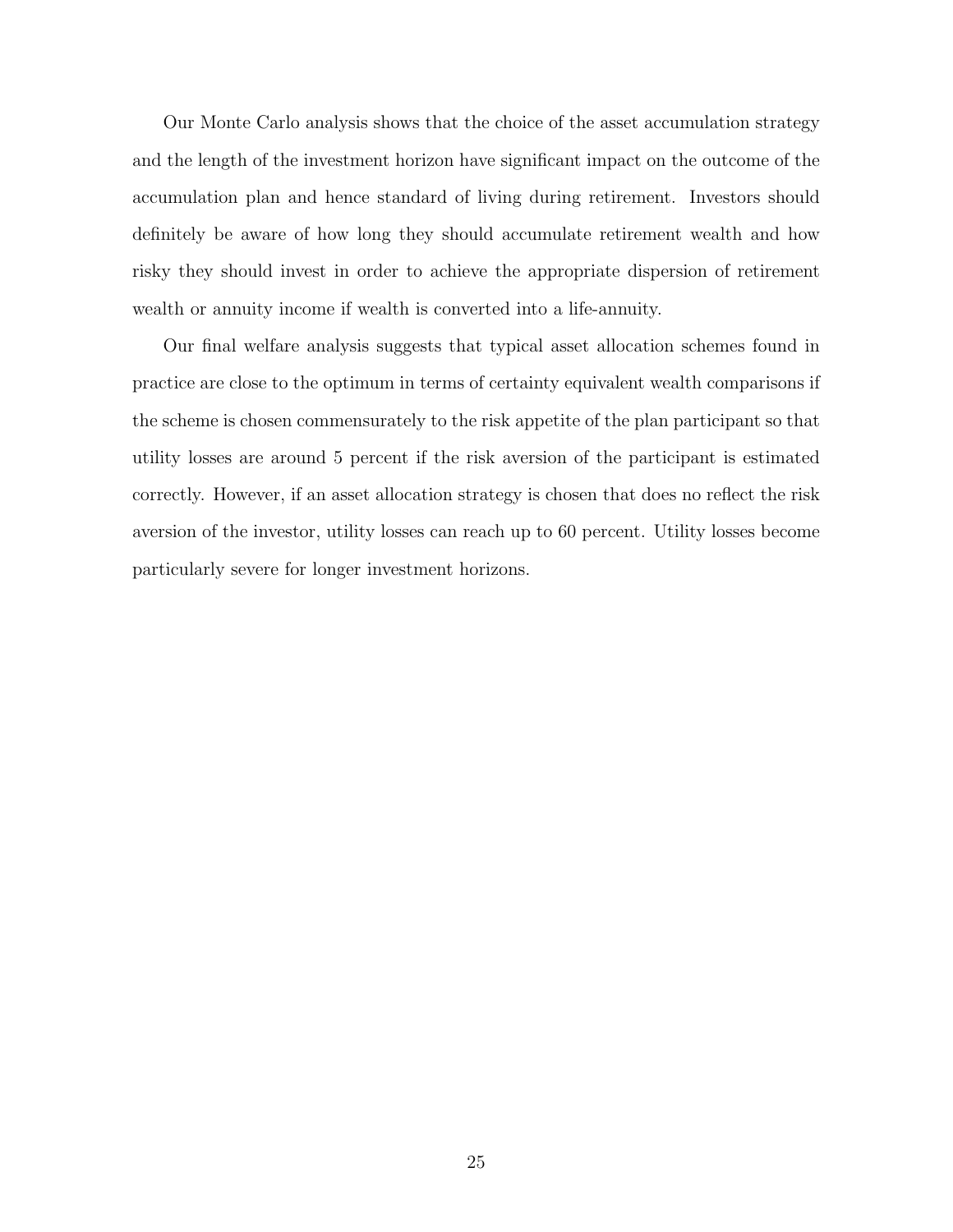# References

- Babbs, S., and K. Nowman, 1999, "Kalman Filtering of Generalized Vasicek-Term Structure Models," The Journal of Financial and Quantitative Analysis, 34 (1), 115– 130.
- Barber, B., and T. Odean, 2000, "Trading Is Hazardous to Your Wealth: The Common Stock Investment Performance of Individual Investors," Journal of Finance, 55 (2), 773–806.
- Beshears, J., J. Choi, D. Laibson, and B. Madrian, 2006, "The Importance of Default Options for Retirement Saving Outcomes: Evidence from the United States," Discussion paper, NBER, No. 12009.
- Brandt, M., 1999, "Estimating Portfolio and Consumption Choice: A Conditional Euler Equations Approach," Journal of Finance, 54, 1609–1645.
- Brennan, M., and Y. Xia, 2000, "Stochastic Interest Rates and Bond-Stock Mix," European Finance Review, 4, 197–210.
- Brennan, M., and Y. Xia, 2002, "Dynamic Asset Allocation under Inflation," Journal of Finance, 57, 1201–1238.
- Cairns, A., D. Blake, and K. Dowd, 2006, "Stochastic Lifestyling: Optimal Dynamic Asset Allocation for Defined-Contribution Pension Plans," Journal of Economic Dynamics and Control, 30, 843–877.
- Campbell, J., Y. Chan, and L. Viceira, 2003, "A Multivariate Model of Strategic Asset Allocation," Journal of Financial Economics, 67, 41–80.
- Campbell, J., and L. Viceira, 1999, "Consumption and Portfolio Decisions When Expected Returns are Time-Varying," Quarterly Journal of Economics, 114, 433–495.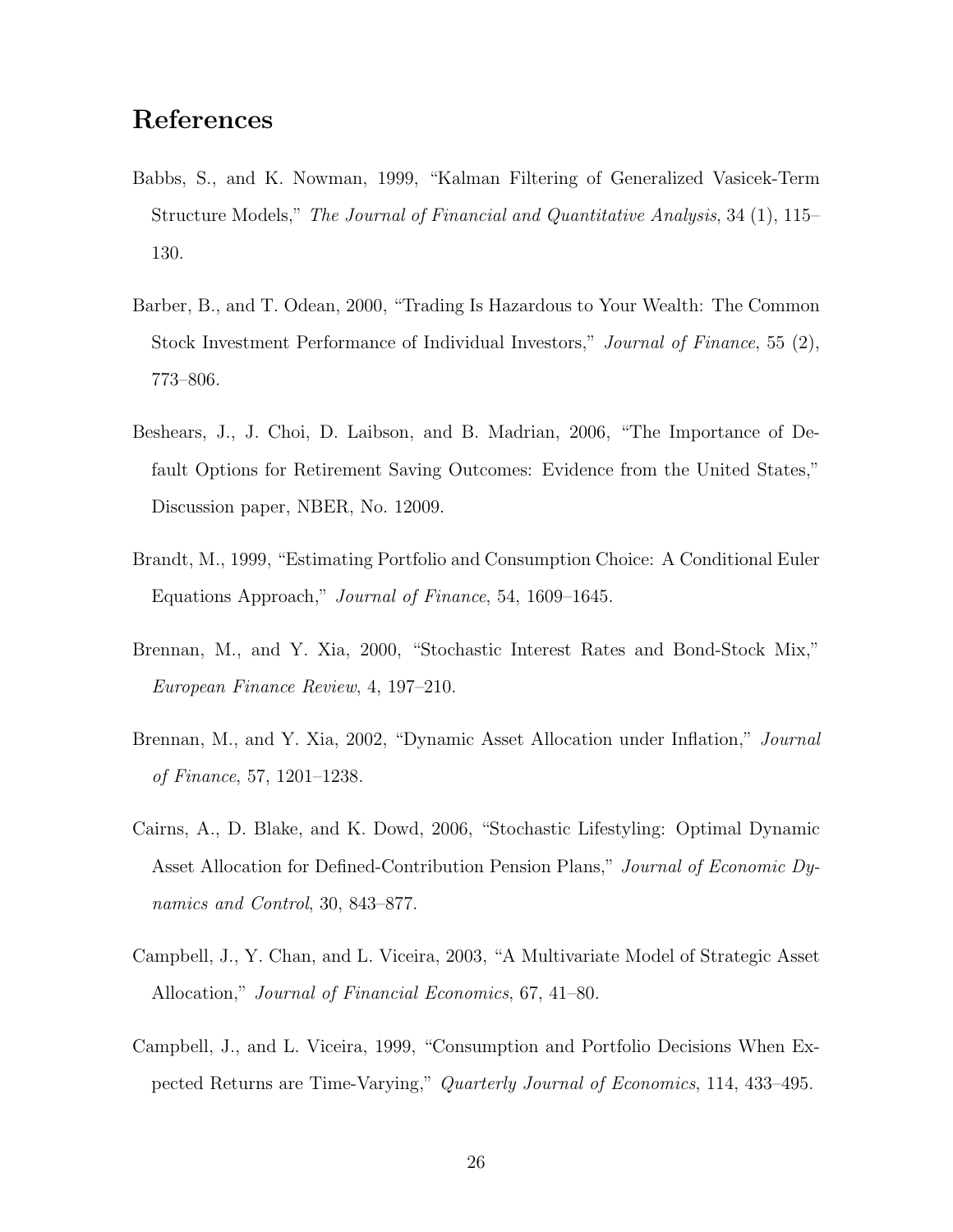- Campbell, J., and L. Viceira, 2001, "Who Should Buy Long-Term Bonds," The American Economic Review, 91, 99–127.
- Carhart, M., 1997, "On persistence in mutual fund performance," Journal of Finance, 52, 57–82.
- Cocco, J., F. Gomes, and P. Maenhout, 2005, "Consumption and Portfolio Choice over the Life Cycle," The Review of Financial Studies, 18, 491–533.
- Fitzenberger, B., R. Hujer, T. MaCurdy, and R. Schnabel, 2001, "Testing for uniform wage trends in West-Germany: A cohort analysis using quantile regressions for censored data," Empirical Economics, 112, 41–86.
- Holden, S., and J. Venderhei, 2005, "401(k) Plan Asset Allocation, Account Balances, and Loan Activity in 2004," Discussion paper, EBRI Issue Brief, No. 285, Investment Company Institute and Temple University.
- Huberman, G., S. Iyengar, and W. Jiang, 2007, "Defined Contribution Pension Plans: Determinants of Participation and Contributions Rates," Journal of Financial Services Research, 31, 1–32.
- Iyengar, S., and M. Lepper, 2000, "When Choice is Demotivating: Can One Desire Too Much of a Good Thing?," Journal of Personality and Social Psychology, 79, 995–1006.
- Merton, R., 1969, "Lifetime Portfolio Selection under Uncertainty: The Continous Time Case," Review of Economics and Statistics, 51 (3), 239–246.
- Merton, R., 1971, "Optimum Consumption and Portfolio Rules in a Continuous-Time Model," Journal of Economic Theory, 3 (4), 373–413.
- Munk, C., C. Soerensen, and T. Vinther, 2004, "Dynamic asset allocation under meanreverting returns, stochastic interest rates, and inflation uncertainty: Are popular